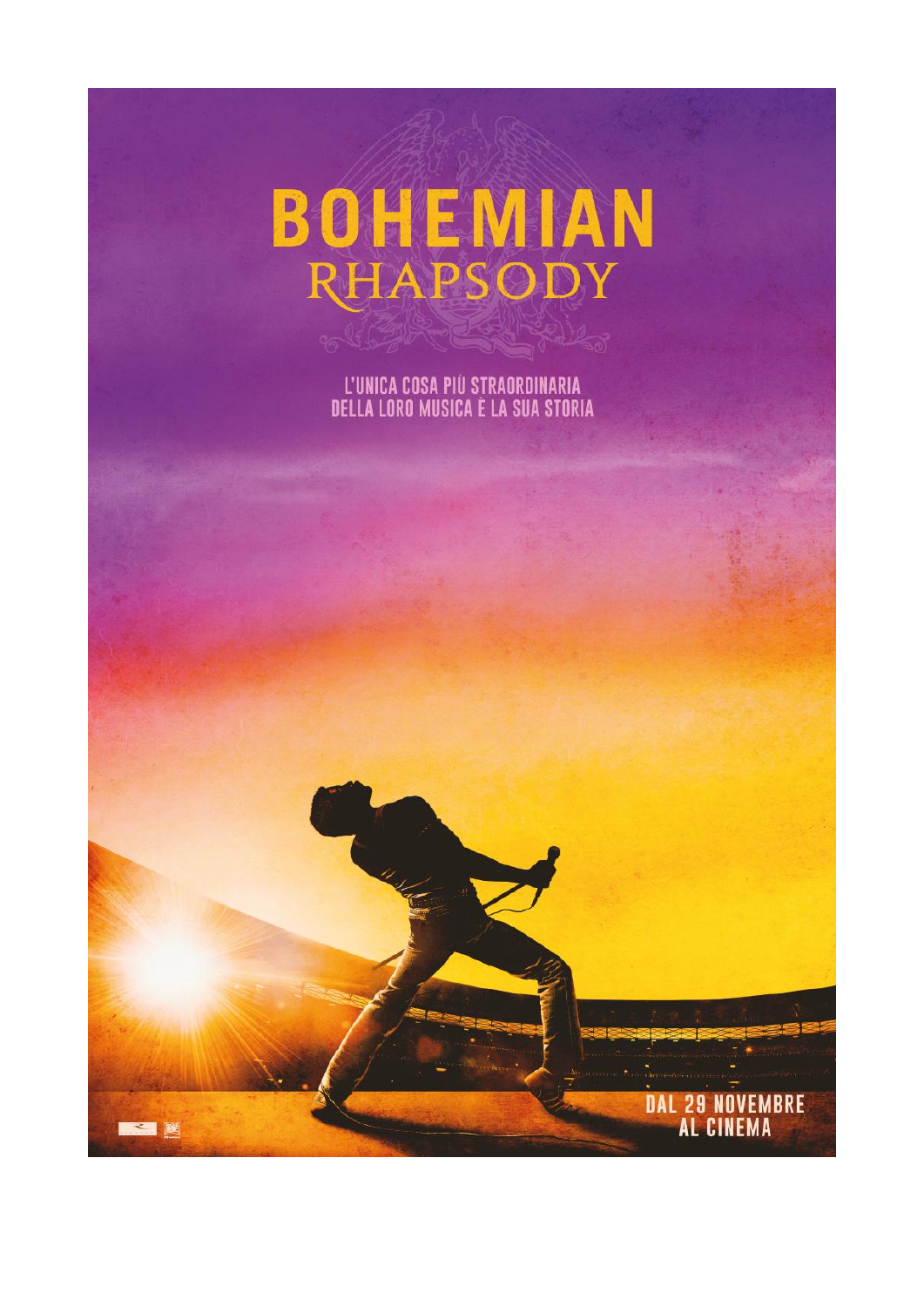# BOHEMIAN RHAPSODY

PRESS NOTES

The iconic intro of "We Will Rock You," the soaring chorus of "We Are the Champions," the mesmerizing operatics of "Bohemian Rhapsody"...

Who isn't moved to sing along when they hear these anthems? Who can't fail to stamp their feet at such heart-stirring beats? Who can forget that moment the Live Aid concert of 1985 suddenly moved into fifth gear when Freddie Mercury strutted onto the stage and sent the crowd into frenzies of communal singing?

It's been over 25 years since the death of lead singer and flamboyant front Freddie Mercury, yet the music lives on. Freddie redefined and transcended stereotypes, just as Queen's music refuses to be slotted into any traditional genre. Perhaps that's why the band is such a cross-generational, multicultural and global phenomenon.

Now, Emmy®-winner Rami Malek (*Mr. Robot*) dons the skintight catsuit and grabs that microphone stick to take on the role of the king of pop rock in *Bohemian Rhapsody*, a footstomping celebration of Queen's music and lead singer Freddie Mercury's extraordinary life.

Starring alongside Malek is Lucy Boynton (*Murder on the Orient Express*) as Mary Austin, Gwilym Lee (*Jamestown*) as guitarist Brian May; Ben Hardy (*The Women in White*) as drummer Roger Taylor; Joe Mazzello (*Jurassic Park*) as bass guitarist John "Deacy" Deacon; Aidan Gillen (*Game of Thrones*) as Queen's first manager John Reid; Tom Hollander (*The Night Manager*) as the group's lawyer-turned-manager Jim "Miami" Beach; Allen Leech (*Downton Abbey*) as Paul Prenter, who started off as Reid's assistant and became Freddie Mercury's personal manager; Aaron McCusker (*Shameless*) as Freddie's longtime boyfriend Jim Hutton; and Mike Myers (*Austin Powers*) as EMI Records' Ray Foster.

Anthony McCarten (*Darkest Hour*, *The Theory of Everything*) wrote the screenplay, from a story by McCarten and Peter Morgan (*The Crown, The Queen*). The film is produced by Graham King (*The Departed, The Aviator*) and Jim Beach (*The Krays, The Hotel New Hampshire*) and directed by Bryan Singer (*X-Men, Superman Returns*). Arnon Milchan (*The*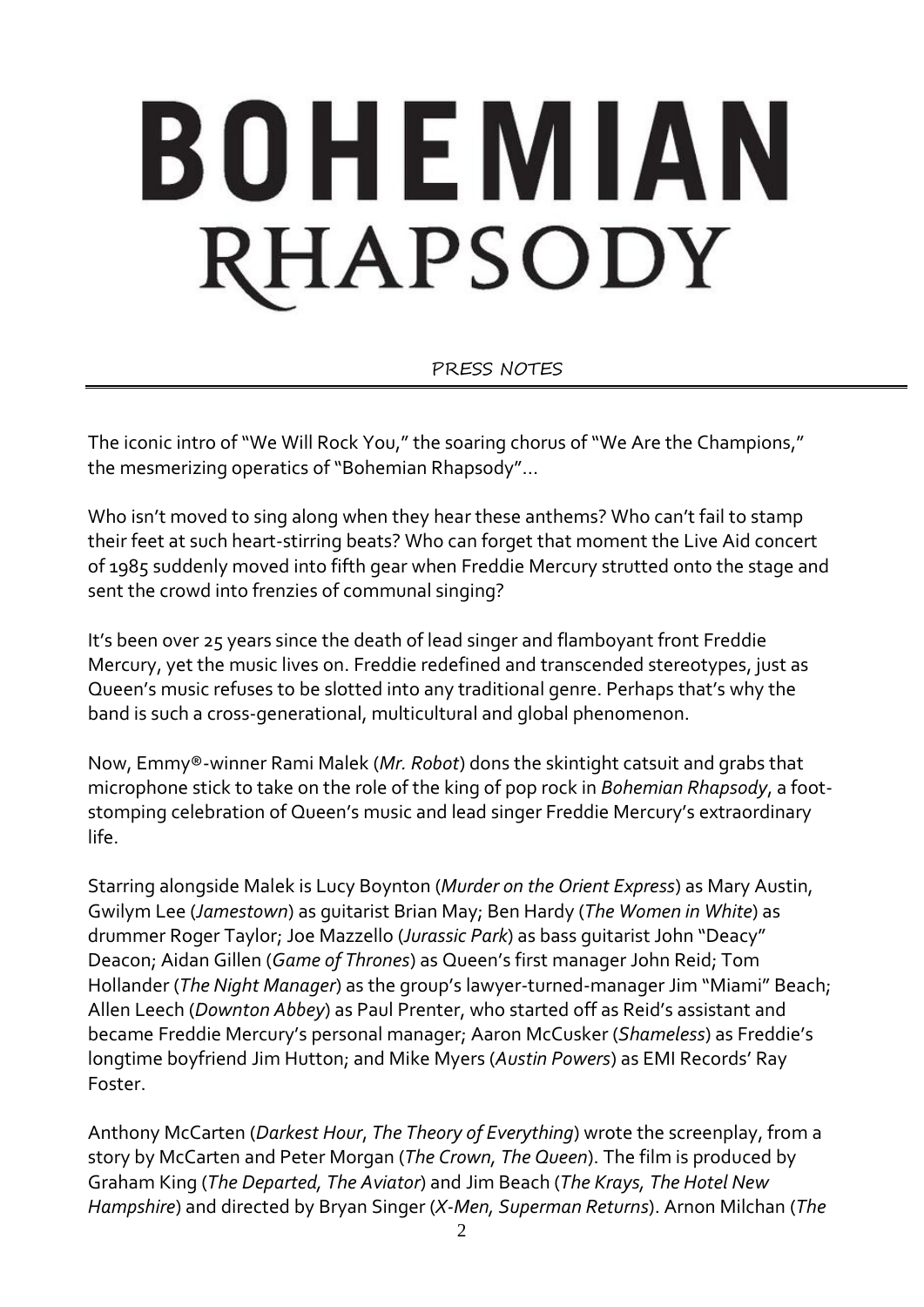*Revenant, Gone Girl*), Denis O'Sullivan (*Tomb Raider, World War* Z), Justin Haythe (*Red Sparrow, Snitch*), Dexter Fletcher (*Eddie the Eagle, Wild Bill*) and Jane Rosenthal (*The Wizard of Lies, About a Boy*) are executive producers.

## ABOUT THE PRODUCTION

Producer Graham King was persuaded to buy the rights to the story of Freddie Mercury and the band Queen by award-winning writer Peter Morgan. I was shooting the film *Hugo*, and Peter called me and asked me if I liked the band Queen,' he recalls. "I said, yes, I love Queen! And he told me he was writing this script on spec and that no one had the rights to their story and that I should think about getting involved."

King knew something about Freddie's life from having grown up in London in the 1970s and 1980s and after a long phone conversation with Jim Beach, Queen's lawyer, King was introduced to Queen founders, guitarist Brian May and drummer Roger Taylor, and the deal was sealed. ''

As King expected, May and Taylor were apprehensive at first about the project, but King's track record as the man who produced award-winning films about such notable figures as Howard Hughes with *The Aviator* and Muhammad Ali with *Ali*, as well as former CIA officer Tony Mendez with *Argo*, went a good way to assuage their anxieties."I come from an area of big Hollywood films, and I thought the story deserved to be told on that level," says King."The film is a celebration of the music as well as carrying on the legacy of Queen and Freddie and showing a whole new generation who Freddie was--his background in Zanzibar, his coming to London as an immigrant, the prejudice he dealt with growing up, his shyness and insecurities about his looks, how he battled on so many different fronts, his brilliance as a songwriter and musician, how he found another family in the band, his reinvention as a larger-than-life performer, while always remaining someone everyone loved who could get away with some very outrageous behavior--all framed by the creation of a sound that was innovative and groundbreaking for the time. The period from 1970 to1985 felt like the most important part of Freddie's and the band's life story, and it ends with the triumph of Live Aid."

May and Taylor were part of the team throughout the entire creative process, just as King wanted it, and their involvement ensured the film remained true to history."The film is telling their life stories, and no one knows it better than them," he says."You can read as many books and magazine articles and watch as many videos and interviews, but when you can actually sit with the guys who can take you through the history, who can tell you anecdotes about Freddie that you'd never find out today, that meant the world to me. We all felt that we shouldn't make the film unless everything was right--story, cast--everything else had to fall into place. The bottom line for me is for everyone involved to be proud of the storytelling, to be proud of a movie about their life stories that's going to be shown around the world."

The project went through several incarnations until it finally reached the screen, and May and Taylor were impressed by King's tenacity and commitment."Graham King is a wonderful producer who has been with us all along the way," says May."There were moments when Roger and I thought it was never going to happen. So the fact that Graham has managed to pull it together with such a great team and cast is very exciting."

It's not surprising that Freddie Mercury still holds a special place in Brian May's heart. "There's too many memories of Freddie," he recalls fondly."I remember that wicked smile and sparkle in his eye. And he would say something totally inappropriate and wicked. But he was just funny and nice, and he didn't have a bad bone in his body. He did have quite a quick temper, though, and he would react, but underneath that he was very shy, and if there was a confrontation, he would deal with it, and then he didn't want to know. I remember the great warmth Freddy had and how he wouldn't waste any time on anything. He was always focused, he always knew what he wanted to get out of a situation. And that's a good lesson to learn rather than trying to please everybody else in a particular situation."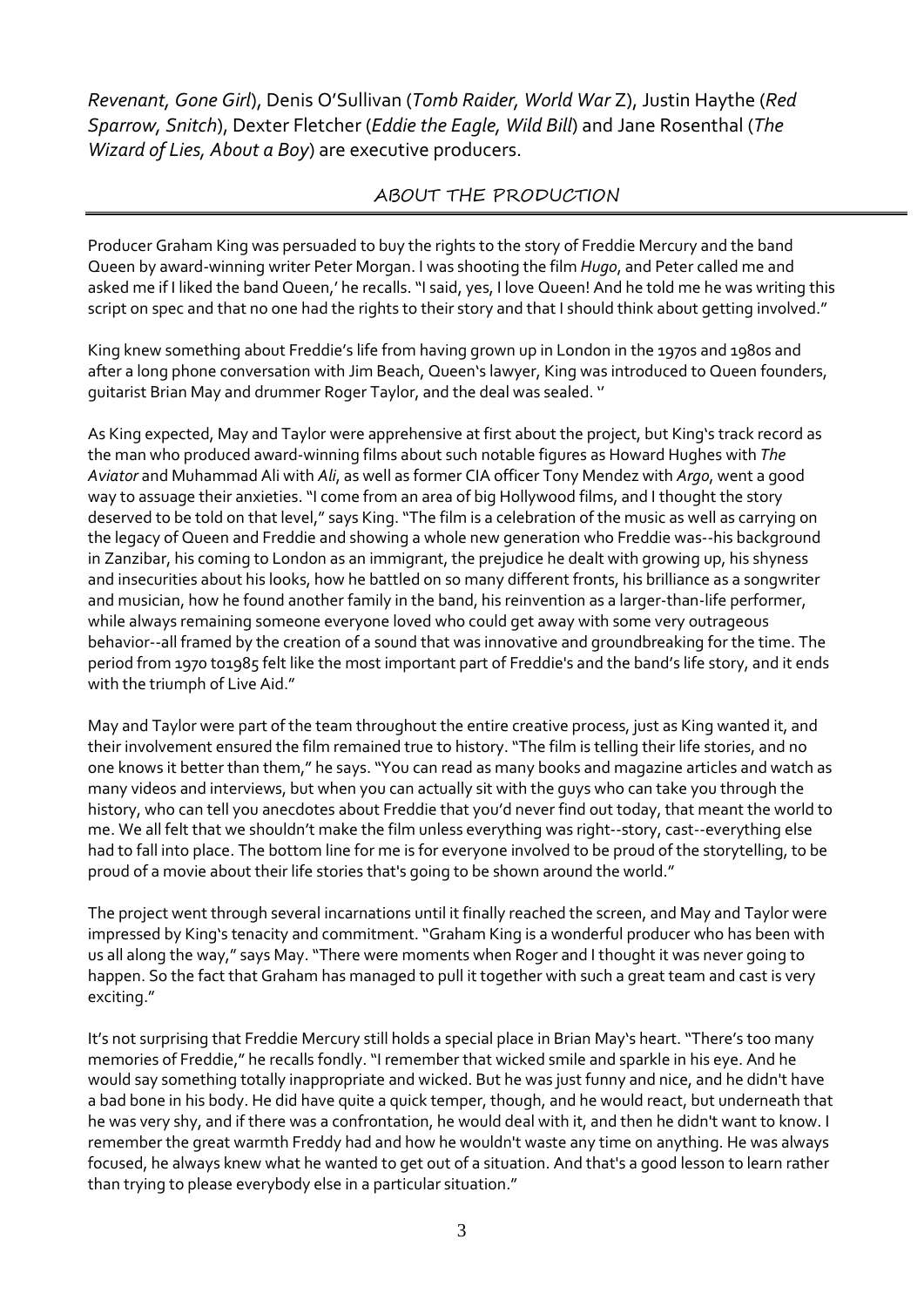King is also proud that the film succeeds in showing how the music came together."How does a band create their music? That's a really difficult thing to show on screen," he says."The audience is going to really enjoy seeing that. It's not just Freddie's story, it's also the story of how they created the sound. How did they invent 'Bohemian Rhapsody,' which was completely panned when it came out?"

One of the scenes that May was particularly pleased to see included was the band's first appearance on legendary BBC-TV program *Top of the Pops*in 1974 featuring "Killer Queen," which propelled the band to international stardom, despite or perhaps because of Freddie's outrageously suggestive performance and even more suggestive skintight outfit.

"Another band cancelled at the last minute, and we were suddenly in," says May."But it was very strange for us because BBC policy then was that nobody played live, you played to track, and the singer lip-synced. It never felt comfortable for us because we were very much a live act. But it made us decide to make the video for 'Bohemian Rhapsody,' because we knew we would look ridiculous standing on the stage miming to that. Because the track got to number one and stayed there for six weeks, *Top of the Pops* played the video for six weeks. We didn't realize that it was going to go all around the world and have the same effect. In Australia for example, where we hadn't made much of a mark, it was enormous. That video really turned us into stars."

The film begins and ends with Queen's iconic Live Aid performance. Live Aid was one of the most important cultural events of the 1980s, bringing together the world's biggest superstars in a benefit concert on two stages, Wembley Stadium in London and the John F Kennedy Stadium in Philadelphia, on July 13, 1985. Organized by Bob Geldof and Midge Ure to raise funds for those affected by the famine in Ethiopia, the concert was one of the largest satellite link-ups and TV broadcasts of all time, watched by an audience totaling 1.9 billion in 150 countries around the world.

The decision to bookend the story with that incredible live performance made perfect sense to King and the team. The concert came at a pivotal moment as it brought the band back together after Mercury's move to Germany, where he recorded two solo albums. It also came at a time when Mercury was at his lowest ebb, under the influence of Paul Prenter, surrounded by hangers-on who were exploiting Mercury's generosity, and falling dangerously into a spiral of drug and alcohol abuse.

Queen's performance was a shot in the arm for the Live Aid organizers."People were watching in the UK, but they weren't calling in to pledge money, which was what the whole concert was about," says King. "Freddie came on and did a set that the band had rehearsed for three weeks, so it was a perfect 20-minute set, and he brought everyone together. He made them realize what the event was all about."

King believes Mercury's multi-cultural background went some way to explaining why this happened."I think Freddie was somebody who brought people together, no matter your race, your sexuality, your nationality; people joined together when Freddie came on stage. It was a moment that gave you the chills. When Freddie told people to phone in, people listened and started phoning in. Queen got the largest single donation, around £1million, which in those days was huge!"

Everyone has their own personal memories of the day, but it had a special significance for those who performed there, especially Brian May."I can remember the rush, everything's fast and it's exciting," he recalls."Because it was a one-off and kind of terrifying in a very nice way. Like every gig, there was that great relief coming off the stage. You're just glad nothing terrible happened, there were no train wrecks, and you've kind of acquitted yourself well. It was a great feeling, and I remember Bob Geldof was very pleased. It's a great memory because everyone brushed their egos aside and supported and encouraged each other."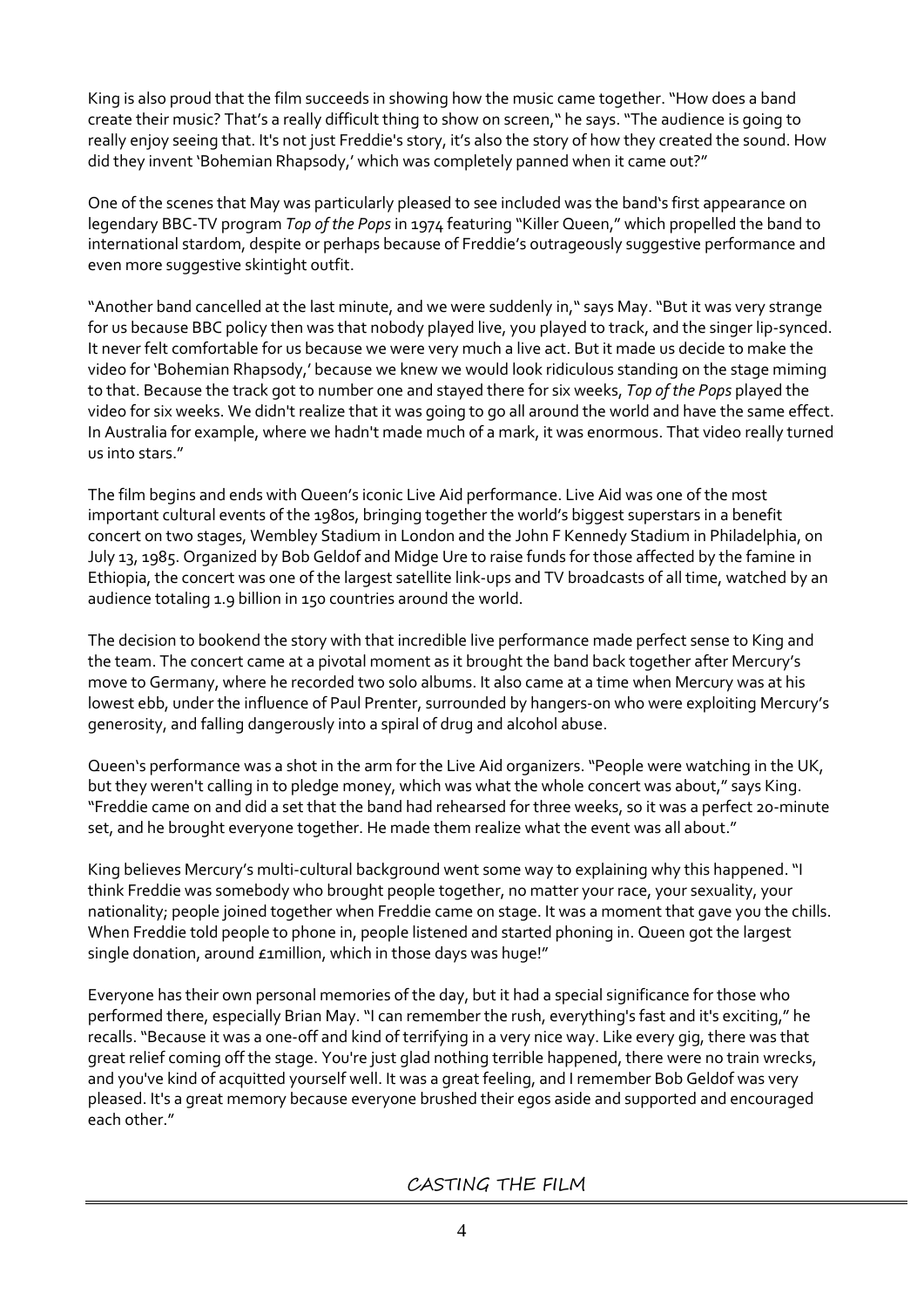Finding the right actors to take on the roles was a daunting experience, particularly when it came to casting Freddie Mercury. The role is challenging. Not only did the actor have to be able to convey Mercury's emotional complexity, but, given the film's many recreations of Queen's live performances, he also had to understand about movement and dance, which were so important to Mercury's stage persona.

Graham King describes the emotional journey Mercury went through during his life:"Freddie was a guy who didn't stand for anything. He was a fighter. It wasn't easy being an immigrant in the UK in those days. He didn't become a star immediately, he wasn't an overnight success. He became one by fighting, by not accepting 'no,' by not being negative and by always fighting back from the knocks with something bigger and better. That's what Queen managed to do so well in their music. Every time you thought you'd heard the best of Queen, a song would come along and blow your mind."

Rami Malek, the Emmy®-winning, Los Angeles-born star of TV's *Mr. Robot*, was the actor who King and the filmmakers chose to step into Mercury's shoes. Malek loved the music and was thrilled about having the chance to find out more about this musical icon."I knew that Queen was massive and Freddie Mercury was an icon and a hero to so many," says Malek."But I don't think I completely understood just how important he is to so many people across the world. Queen's fan base is massive. I was always a fan of Queen and Freddie Mercury, but it was only when I started researching the band that I realized they began in the 1970s, when they all had long hair and black fingernails and wore outrageous outfits. I think most people identify Freddie as this crop-haired, mustachioed, tank top wearing, muscular man who had a ton of bravado and machismo. It was astonishing to get to know the many versions and the very sweet side of him as well "

Malek's initial trepidation over taking on such an iconic role soon subsided.

"When you set out to play Freddie Mercury, you think, how am I ever going to fill those shoes?" he says."I just attacked it as I would any other role. So I stripped out his achievements in terms of his performing--his ability to rule the stage, his singing, his piano playing--and found a very complicated man at the center, who was trying to discover his identity. That was something I knew how to tackle. If I could start there I would be able to have the initial building blocks that get you the confidence to do all those other things.

"One thing about Freddie Mercury that's absolutely undeniable is his magnetism," continues Malek. "When he was on stage, holding that half mic, or sitting at the piano, he feels capable of anything. What was magical about him was the exchange with everyone in the audience where everyone was allowed to feel the same thing--he could reach you as if you're the only person in the room--and it's that exchange that makes him one of the most unique and remarkable and revolutionary artists of our time or any time."

Graham King concurs:"No one could command an audience like Freddie could. He knew how to play to the guy in the back of the stadium. He thought about the outcasts. He thought about people getting bullied in the world. He thought about the guy that can't afford to be here. And he gave what he got from his roots. I don't think he ever lost the roots of where Freddie Mercury came from and what it meant to him. And I think the songs he created was a part of Freddie's persona that 'yes, I might be the singer, but we can all sing along. We can all love each other. We can all try and find a place to get along in this world.' And I think that meant so much to him."

For Malek, one of the biggest themes of the film is the sense of family and how family protects and cherishes. When Paul Prenter is hired as an assistant to the band's manager John Reid, the band, Mercury's de facto family, is torn apart. Prenter inveigles himself into Mercury's confidence and encourages him to indulge his hedonism. He also convinces Mercury to leave the band and strike out on his own in Germany. "The band sees Paul as being cunning and conniving," says Malek."He leads Freddie down a path that became very dark--the parties, the clubs, the drugs, the alcohol. It takes a visit from Mary Austin, the person closest to him, for him to realize that the people he knows in Munich aren't real family and don't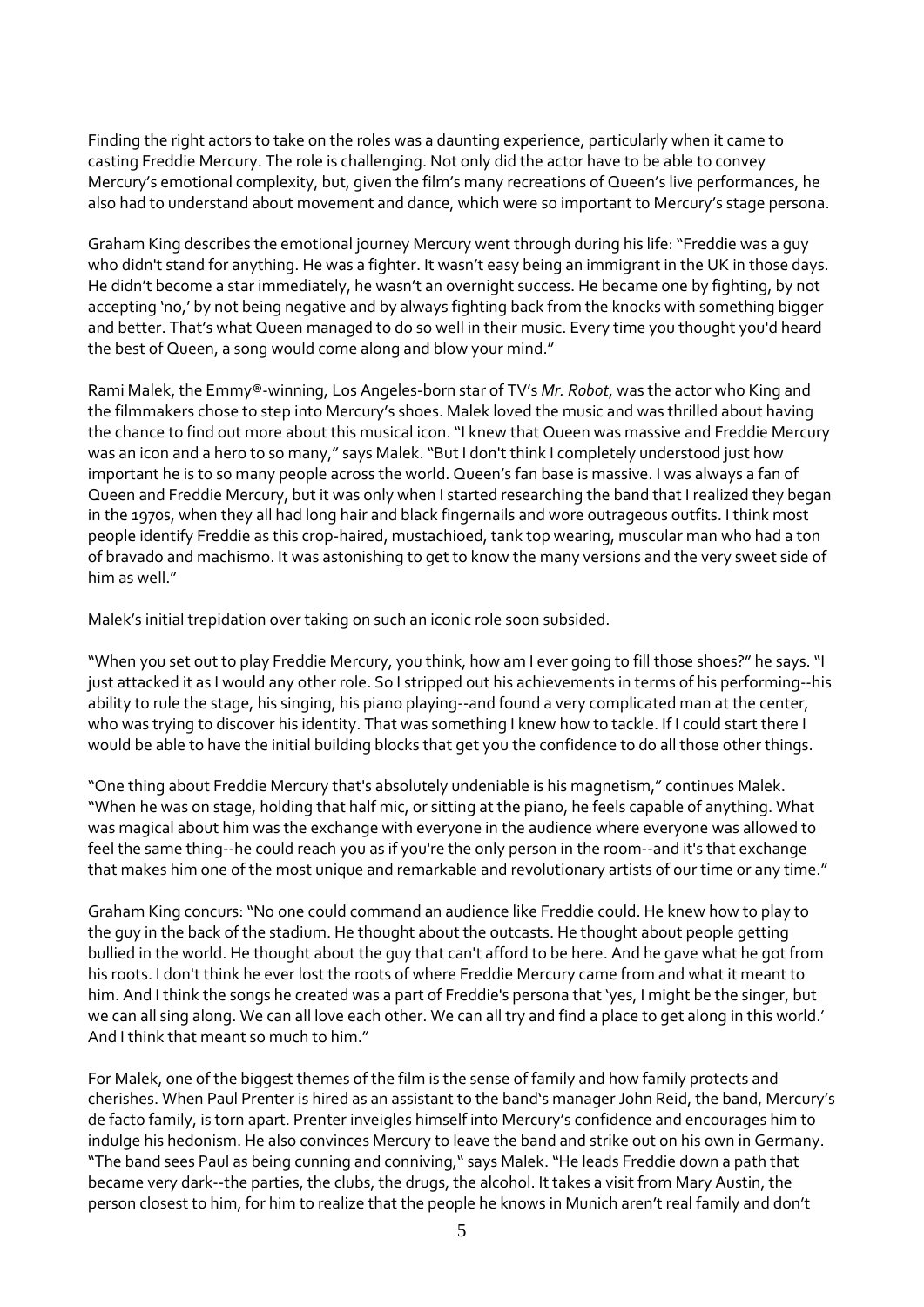have his interests at heart. It's his realization that he's lost a part of himself and that he's lost the band that is ultimately his moment of reckoning. He realizes how much he depends on these other guys in this band and on her."

Malek was very grateful that Brian May and Roger Taylor were so involved in the film."Having Brian and Roger involved was crucial," he says."No one knows their story and this band more than the two of them, so their insight was invaluable. It was also a terrific boost to our confidence just having them there cheering us on. Knowing that they were there and watching raised our game. It's very difficult putting your story in the hands of strangers, but we really got to know them, and there was this trust level where we did not want to let them down."

When it came to preparing for the live concert scenes, Malek took an unusual approach."I knew I was going to have to sing, to do a British accent, to move all over the stage, and I knew I needed a movement coach," he says."I met Polly Bennett, and we immediately hit it off."

As movement coach, Bennett helped the actor identify and interpret how Freddie Mercury moved. "Movement isn't just the performance," explains Bennett. "It's everything the character is and has ever been."

Bennett began by looking into Freddie Mercury's heritage, specifically what she dubs his movement heritage, where his every memory of how a song was performed would influence the way he performed it himself.

"Rami and I went through that process with all of the songs to think about what happened to Freddie before a particular moment, meaning his physicality would be a certain way. We traced all the events that happened to him from the 1950s to 1985 when the film ends to see how they would impact on his physicality."

Bennett cites Freddie's being a boxer, golfer and long-distance runner during his childhood as affecting his movement later in life."You can see the punches in his performances, you can see how he lifts up his knees when he runs and how he sometimes uses the microphone as a golf club. These are all evidence of his physical muscle memory. In addition, he was brought up in Zanzibar with its specific culture, and this shows in his use of embellishment and colors in his clothes. We also noticed the little tricks he did to cover his teeth, especially in the early years, and how he loses that as he gets older and more confident, singing with a much wider mouth and smiling on stage."

Their research also highlighted Freddie's love of Liza Minnelli and the film *Cabaret*, his interest in the work of the film's director/choreographer Bob Fosse and his admiration for opera and its glamorous divas as well as his contemporaries Mick Jagger and David Bowie."Rami and I worked on giving a little bit of a Bowie shape here or a Liza Minnelli hand movement there in his performances in the early '70s which then disappeared as he started to embrace his homosexuality. You have to remember that homosexuality was only decriminalized when he was 20, and it would have had a huge effect on his sense of space and his attitude with other people. But as he writes more songs and becomes famous, he becomes bolder."

The Live Aid scenes presented their own challenges for Bennett, especially because they came right at the start of the shoot. "Freddie performed in front of that huge audience," she recalls, "so I had to get Rami to a place where he could be nimble and agile and in the moment. We started working on 'Radio Ga Ga,' and he had everything down in about three hours--every eye look, every turn, every flick of the microphone. From there, he picked it up very quickly, and it became completely fluid and organic and spontaneous, so he filled the stadium and addressed everyone in it. The real challenge for him was finding the stamina to carry on."

One of the most fun scenes for Bennett was the "Killer Queen" performance on *Top of the Pops*."Freddie is very flamboyant there," she says. "It's fur coats, nail varnish, rings, adornments and long hair. He's quite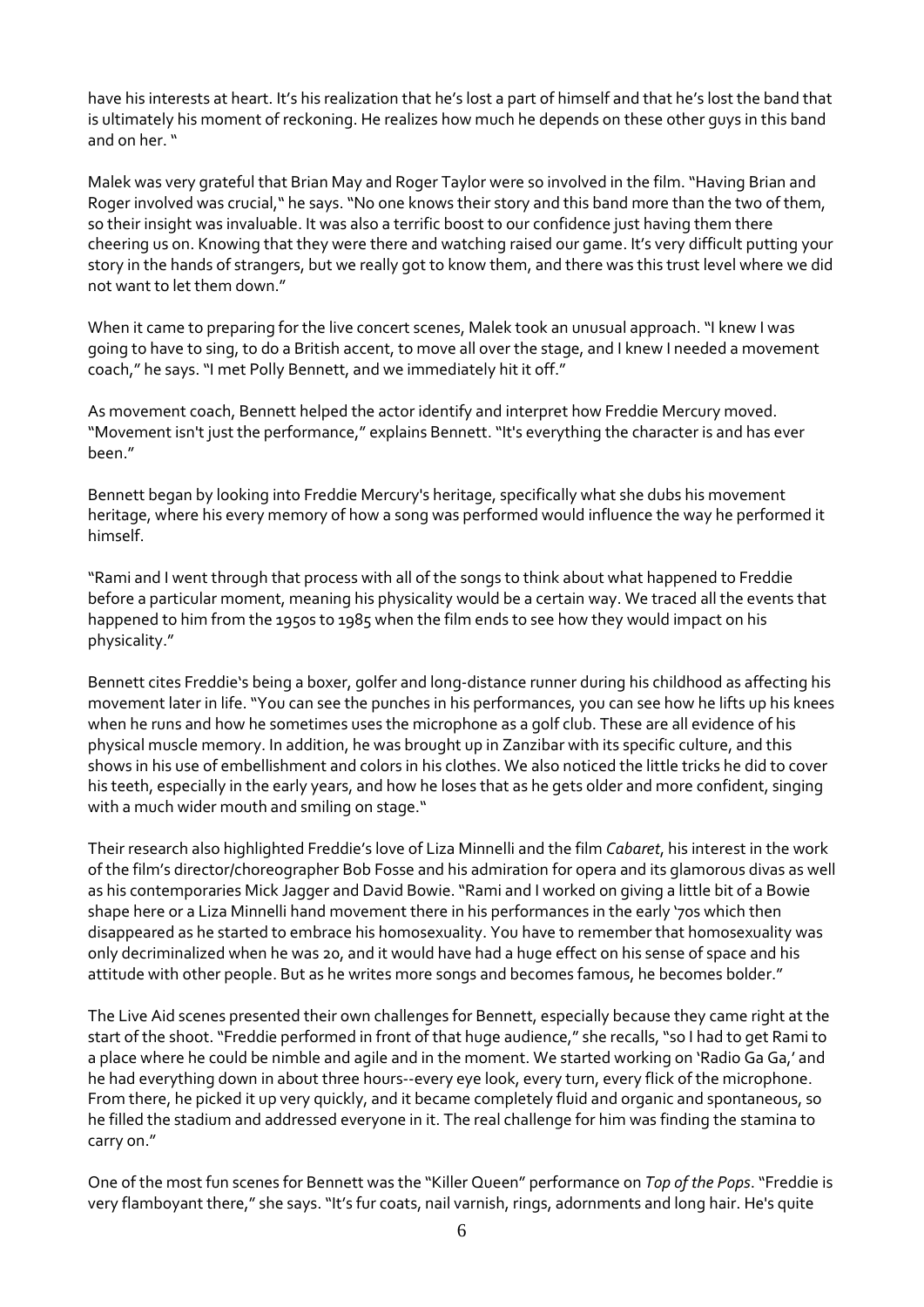thin and wily and has an elegance of poise and posing. Rami is completely opposite to that, so he really enjoyed exploring that arena. Freddie also didn't have the pressure of singing it live because it was mimed to a playback, so he can overact."

The collaboration with Bennett proved indispensable to Malek. As the actor explains:"We didn't want an impersonation of Freddie, but rather to understand why he did what he did. So looking at all those performers and films and choreographers who influenced him was incredibly useful in getting to the heart of how he moved and performed."

The culmination of their hard work was the Live Aid scenes."Stepping out onto that stage for the Live Aid scenes was the most remarkable feeling," says Malek."Even though there wasn't an audience there, it was completely nerve-wracking. But also invigorating. I mean, they had recreated that stage perfectly, so you got the feeling that it's the real deal."

Says Graham King:"We didn't want an impersonation of Freddie. We wanted Rami to bring something of his own to it, but we also wanted to keep the Freddie movements that are so iconic. Polly had a great blend of that. She did it so well. She and Rami worked so hard together in creating the character. Rami has done an incredible job. I'd seen *Mr. Robot*, so I knew he could deliver, but the pressure to play such an iconic figure was still very high. We're talking about a band that has millions of fans out there that have been anticipating this film. Can we please the Queen fans, the diehard Queen fans? Rami's unbelievable. I can proudly say it's one of the best performances I've seen for a very, very long time."

Aidan Gillen, who plays John Reid, also only has praise for Rami Malek."What Rami did was something extraordinary," he says. "It's a detailed, passionate, risky, uncanny performance."

"Rami is extraordinary," concurs Gwilym Lee who plays Brian May."He's in pretty much every scene of the film, and he worked so hard. Freddie was loved by millions, and there is a weight of responsibility that comes with that. Rami really embodied his passion and his energy, and he found a real tenderness and humanity to this character that I don't think many people know. For the concert scenes, Rami had to learn everything Freddie did and then forget it to make it come across as though it's spontaneous and in-themoment, and he's done it brilliantly."

Casting director Susie Figgis brought together the rest of the cast. Says Graham King: "We didn't want big names, we wanted great actors who could transform themselves. If the audience doesn't buy into the characters in the first 20 minutes, you've lost them. That was the challenge."Jim Beach adds, ''Susie did an incredible job and it's fitting for us though sad for the industry that she decided that *Bohemian Rhapsody* would be her last film."

Lucy Boynton, who most recently appeared in the films *Sing Street* and *Murder on the Orient Express*, plays Mary Austin, the love of Freddie's life who remained a true friend even after their romantic relationship ended.

"I think Mary immediately sees something in Freddie that's slightly different from all the other guys she knows," says Boynton."There's a light that emanates from him, and there's a moment where she catches him looking at himself in the mirror. It's a really beautiful moment, as we see a person trying to assess themselves, trying on all different 'selves'. That's what draws Mary in, and when they play with the makeup and the scarves, she recognizes what a chameleon he is. That's the most exciting thing to her."

For Malek, Mary was "the closest person to Freddie in his life. She was someone he could implicitly trust and rely on. There was a love and a bond between them that was unmistakable and undeniable. He referred to her as his common law wife. Mary allowed him the confidence and the courage to be exactly who he knew he could be. And that's what true friends do. I think they allow you to feel confident in your own skin, to find that confidence and to share it with others."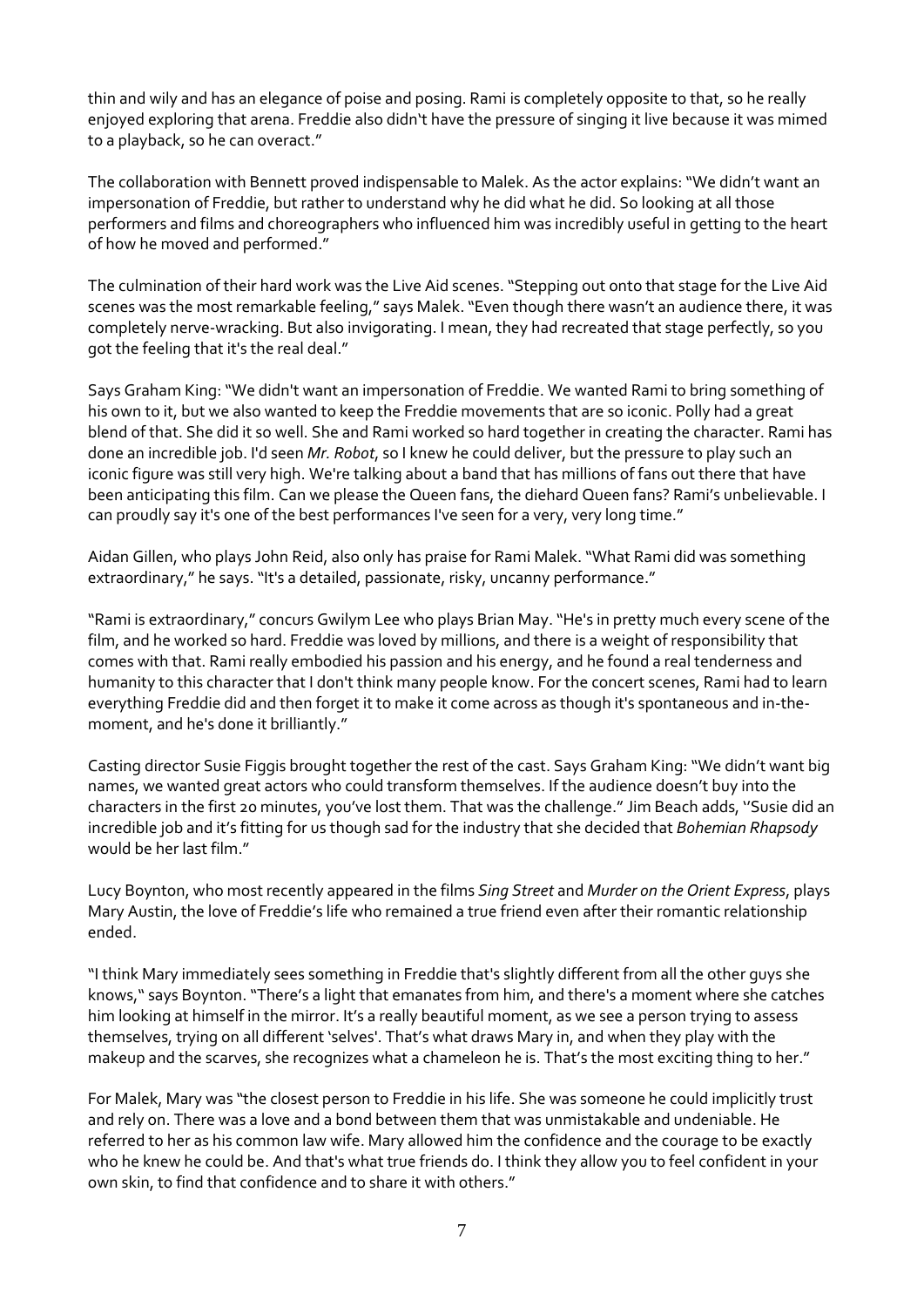It was the script that drew Boynton to the film. "I really loved it, and it surprised me because it was very much a celebration of Queen and everything that they created and a celebration of Freddie," she says. "You can tell that it was written by people who really love him. It was a really beautiful exploration into his beautiful existence."

Boynton was seduced also by the relationship between Freddie and Mary."The dynamic that they had throughout their entire lives really spoke to me," she says."Although it starts as a romantic relationship, it is something so much deeper and so important to both of them. She was his closest ally and he hers until the very end of his life. Conveying their mutual understanding was the most important thing for me--that very pure and clear way they saw each other, especially at a time which was more judgmental than now. Freddie really broke out of the box he was put into, and to see how they accepted each other in the purest form was really beautiful."

Boynton also responded to the underlying spirit of the film. "Graham King wants it to be the celebration of the band and the brilliant work they created, and it's not a kiss-and-tell. To be led by someone with such great intentions and such passion and excitement is so exciting."

Of course, just like the rest of the cast, the biggest challenge came in bringing a real person to life."It's a huge pressure to play someone who's still alive and will have an opinion on this film and the way that I play her--especially in the scenes between Freddie and Mary in the film," says Boynton. "It really does go into some of their most intimate moments, and so my first response was wanting to protect her and not pretend to think I know how it actually felt to be there, so I can only give my own interpretation. I never at any point want to speak for her. While with Freddie, they're trying to replicate his costumes and looks, we've moved away from a completely accurate portrayal of Mary, so that there's a layer of protection for her."

Malek is generous in his praise for Boynton. He says,"Mary was the person Freddie could trust wholeheartedly, the person who reassured him and gave him the advice and confidence he needed and allows him to discover his sense of self. And she said what she needed to say in the moment it was needed. She really is the heart of this movie, and she is what keeps everything together. So the confidence of Lucy Boynton and her ability to play that part of Mary Austin is something that I don't think the film could have done without."

The band members - Brian May, Roger Taylor and John Deacon - are brought to life by Gwilym Lee, Ben Hardy and Joe Mazzello, respectively.

For Lee, most recently seen on the British television series *Jamestown* and *Midsomer Murders*, the part of Queen guitarist May was impossible to turn down."It's a real pleasure to play such an iconic character in a band that is loved by so many people," says Lee. "I also loved that the film tells a very human story where these iconic rock gods are portrayed as real individuals. They were grafters, and it was a real struggle in the UK where they didn't have any kind of popular success. They went on tour to Japan, and they landed in Japan to absolute mayhem. There was completely adoration, but when they get home, there's nothing.

"The band was like a family, and they all needed each other," continues Lee."Brian had some difficulties with his father. He was a really high-achieving academic who was doing a PhD in astrophysics and called it off to be in a band, and his dad really didn't approve. It was only until they went to Madison Square Garden in the mid-70s that Brian's father, who Brian flew in on the Concorde and put up in a five-star hotel, finally understood."

Lee was determined not to reduce his performance to an impersonation."I wanted to try and find what makes Brian tick," he explains."One of the problems I found is that a lot of the material of Brian May and the band are interviews, and in an interview, you present a side of yourself that you want the world to see and which isn't completely authentic. So I was trying to look beyond all the footage to work out what makes Brian angry or sad and how he behaves in those moments, because that's when you see the real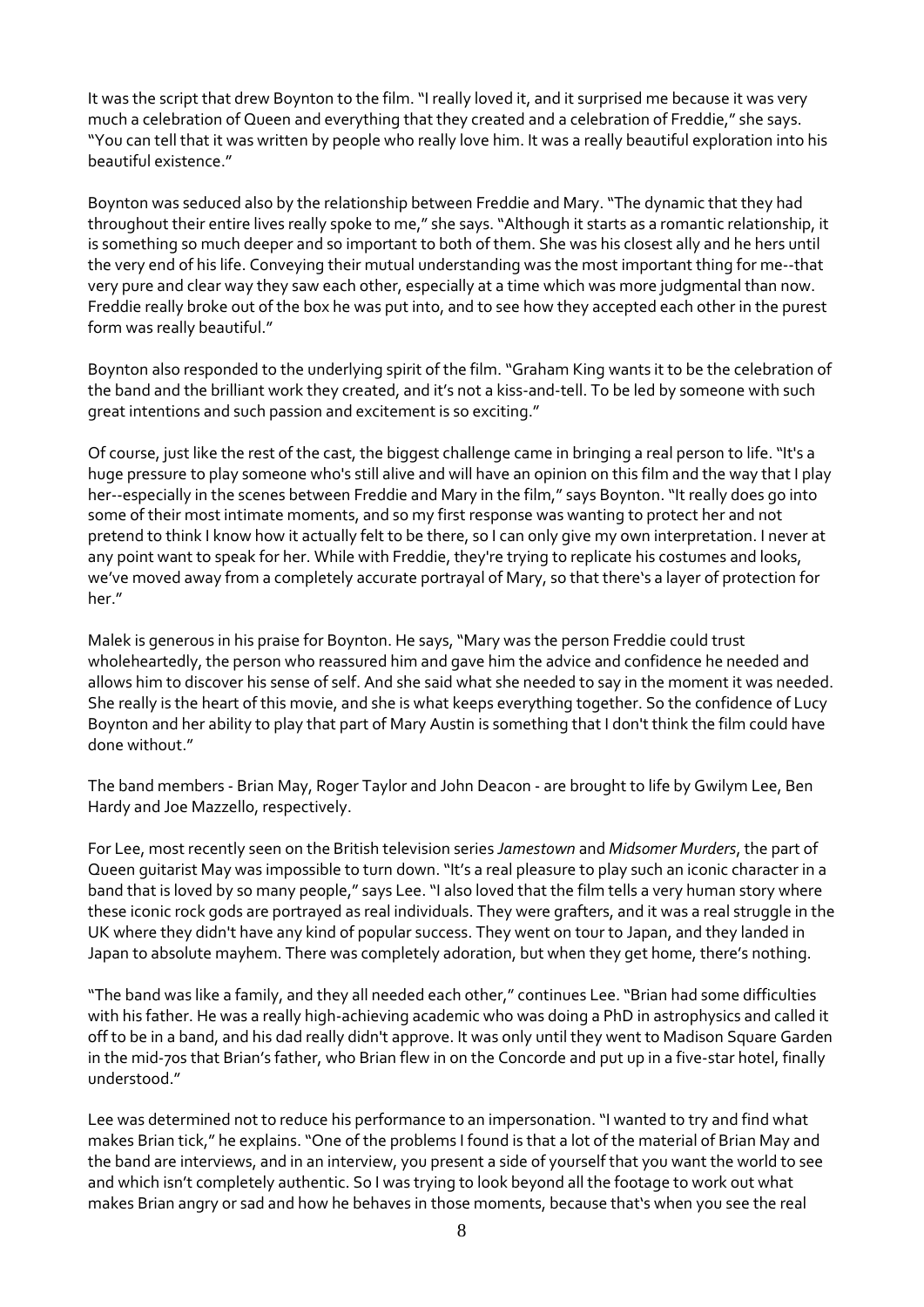person. I was very privileged in meeting the man early on while we were still rehearsing. He came straight up to me and gave me a big hug. He was thoroughly excited and passionate and supportive, and he's never shown anything less than that throughout. Even on the day where we did the scene where I recorded the solo for 'Bohemian Rhapsody', a time which could've been terrifying, I felt safe in his presence."

Lee used rehearsals to both learn how to get inside the character and to forge an authentic relationship with his co-stars."The musical challenge is to try and learn all those songs, but also you have to try and present a band that have been together for years, that know each other inside out, that have a bond and a connection. We rehearsed meticulously with movement director Polly Bennett. Having that choreography was a real safety net, so when it came to the first scene we filmed, the Live Aid concert which was an incredibly full on experience, it became a real galvanizing moment. It was a really exciting way to just jump in at the deep end and bond together."

Ben Hardy (BBC-TV's *The Woman in White, Only the Brave*) plays drummer Roger Taylor, who served as consultant on the film alongside Brian May. Hardy recalls how he got the role:"It was a very daunting task to play Roger Taylor, as he is a fantastic drummer, and I haven't drummed a day in my life. Which I wasn't completely honest about when I auditioned for the part! I said I could drum, and the director said, 'Okay, great, could you put together a video of this track?' And I was like, 'You know, yeah, sure, of course'. And I went home, bought the cheapest drum kit I could find and just had lessons every day for a couple of weeks. I put together a tape to show to casting. And luckily it was good enough. Then the real work started--10 hours of intensive drumming every day with instructor Brett Morgan. It was a crash course in drumming."

Hardy concentrated mostly on coming to grips with Taylor's muscular drumming style."Roger has a few tricks that give his drumming a real showmanship," explains the actor."He likes to spin his stick; he just does one turn. And he always does a rim shot on the snare which is when you connect the rim of the snare and the skin to create a really big sound. He's very theatrical with his playing, even the rim shot has a whipping motion. And he also accents the back beat by splashing the high hat. He also pours beer on his floor tom so when he hits it, the beer shoots up really high. I tried to use all that, and it really helped inform my portrayal of Roger. I got covered in beer after numerous takes, but it was really good fun."

One of the biggest challenges for Hardy was playing a real person who is still alive, something he has never done before. He readily admits that it took him a while to realize that he wasn't required to impersonate Taylor but rather,"give an essence of Roger, and the strongest essence I can, whilst also being true to the text and serving the purposes of this film. Once I had grasped that, I felt a lot more comfortable.

"I was very nervous about meeting Roger," continues Hardy."I'd been watching video footage of him for weeks and weeks and weeks, and it felt like I was almost stalking him! On our first meeting I was worried about how he would feel about me playing him, but he was very supportive and just embraced the situation, because he understands that there has to be artistic license when making a film about real life events. He even gave me a mini drum lesson which was definitely the peak of my nerves. When he said, 'Go on. Sit down, and show me what you can do,' I was terrified! But he was very helpful and really taught me a lot."

The fourth member of the band, bass guitarist John "Deacy" Deacon, is played by Joe Mazzello, the American actor best known for *Jurassic Park* and the HBO series *The Pacific*.

"I describe John as the accidental rock star," says Mazzello."This just happened to him, whereas I think the other guys grew up wanting to be famous musicians. John was perfectly content just working in electronics and fixing televisions. He loved playing music and had a knack for it, but he did it for fun. He also had a knack for songwriting, but he never believed that it could be something that he could do for the rest of his life. But it just snowballed, and before he knew it they were touring America and Japan. He was also the youngest and the last to join the band, so I think it took him a little while to find himself. He's more introverted, but he's also a little bit of a goofball. But ultimately as the band got more success, and he started writing many of their big hits, he became a pretty integral part of the band."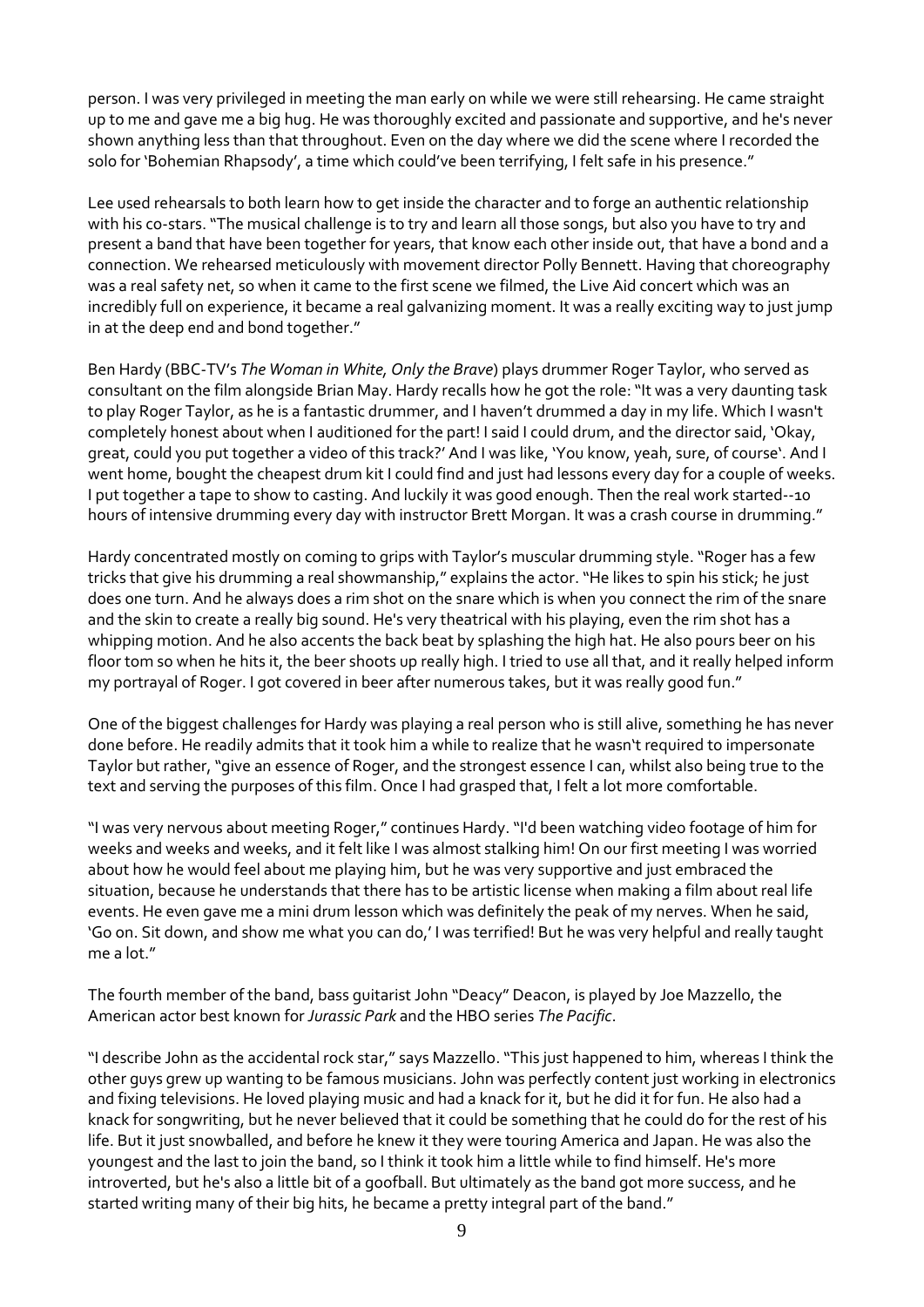It was the emotional drama of the screenplay that Mazzello found compelling."I thought it was a beautiful and really moving story about the journey all four members of Queen went through," he says. "I found John Deacon so interesting. He's a little bit of an enigma. He plays the part of referee when the three others argue and settles everything with a quick word. He's the king of the one-liner. Portraying his character, learning how to play an instrument, learning a Midlands accent which I'd never heard before, all this presented a really fun challenge, and I really wanted to be a part of it."

To prepare for the part, Mazzello scoured the internet for videos of the band."I found every interview John ever did, any live footage of him playing, any behind the scenes footage, every documentary," he says."I watched it all just to get a sense of who he was, how he fitted in, how he felt about himself in the context of the band and how he changed over time. Those are what I call the macro elements. And it's important to stay very faithful to those. But we were making a movie, and there's a 99% chance that the lines we're saying are not true to life. However, as long as you can make the words that you say and scenes that you play--what I call the micro elements-- fit those macro elements, that's the way in to playing a character who is alive and is well-known and who people are going to have strong opinions about."

Mazzello had fun brushing up his guitar skills for the film. He had learned to play guitar a decade or so ago and had to familiarize himself with the bass."The right hand was more difficult because it involves a lot of finger picking," he explains."You hold the bass differently, and you don't typically have a pick. The bass is the bridge between the percussions and the guitars, so you're often playing the harmonies rather than the main melody and coming in at odd points. So you have to think about music differently. I had six weeks of rehearsal time and spent that time learning how to play the 25 or so songs, even though I don't really read music."

Mazzello was keen to get it exactly right, aware of how much scrutiny his performance would get from the audience. "We know that a lot of the people watching this are going to be Queen fanatics," he says. "I can't tell you how many bassists have come up to me and asked me if I'm playing the songs. I knew I couldn't fake it. As an actor you want to be up there on the stage feeling like you're playing these songs. That was also what made it a challenge that I relished."

Rami Malek believes that the presence of Brian May and Roger Taylor helped his co-stars enormously. "Having Brian and Roger around allowed everyone to understand them. So Gwilym and Ben did such a great job of capturing their essence as well."

Certainly the cast made a lasting impression on Brian May."When I first walked on the set and saw Gwilym Lee in his costume and wig, it was almost like looking in the mirror!" says the musician."He did a very good job of being me! And Rami Malek is so convincing as Freddie, down to the body language. And Joe Mazzello as Deacy is uncanny. John wasn't a very outgoing personality, but he had a very distinct way of performing, and Joe got it down, just as Ben Hardy completely absorbed Roger Taylor's spirit in his performance."

Irish actor Aidan Gillen, best known for his role as *Game of Throne*'s "Petyr 'Littlefinger' Baelish," plays John Reid, Queen's first manager. For Gillen, Queen and Freddie Mercury hold a unique and important position in cultural history.

"Freddie didn't look like a traditional pop star," he says."And yet he became a great performer and a huge sex symbol. He was a misfit who found a way to become a global superstar. He confused people. Women thought he was gorgeous and sexy; men thought he was cool. Queen is so popular, but they were never really fashionable. They were always a little bit out of time and out of fashion, which is why they've remained so popular. That, and because the songs are fantastic and quite cutting-edge, using multiple overdubs on vocals and complex, unexpected chord progressions which were unusual for the time."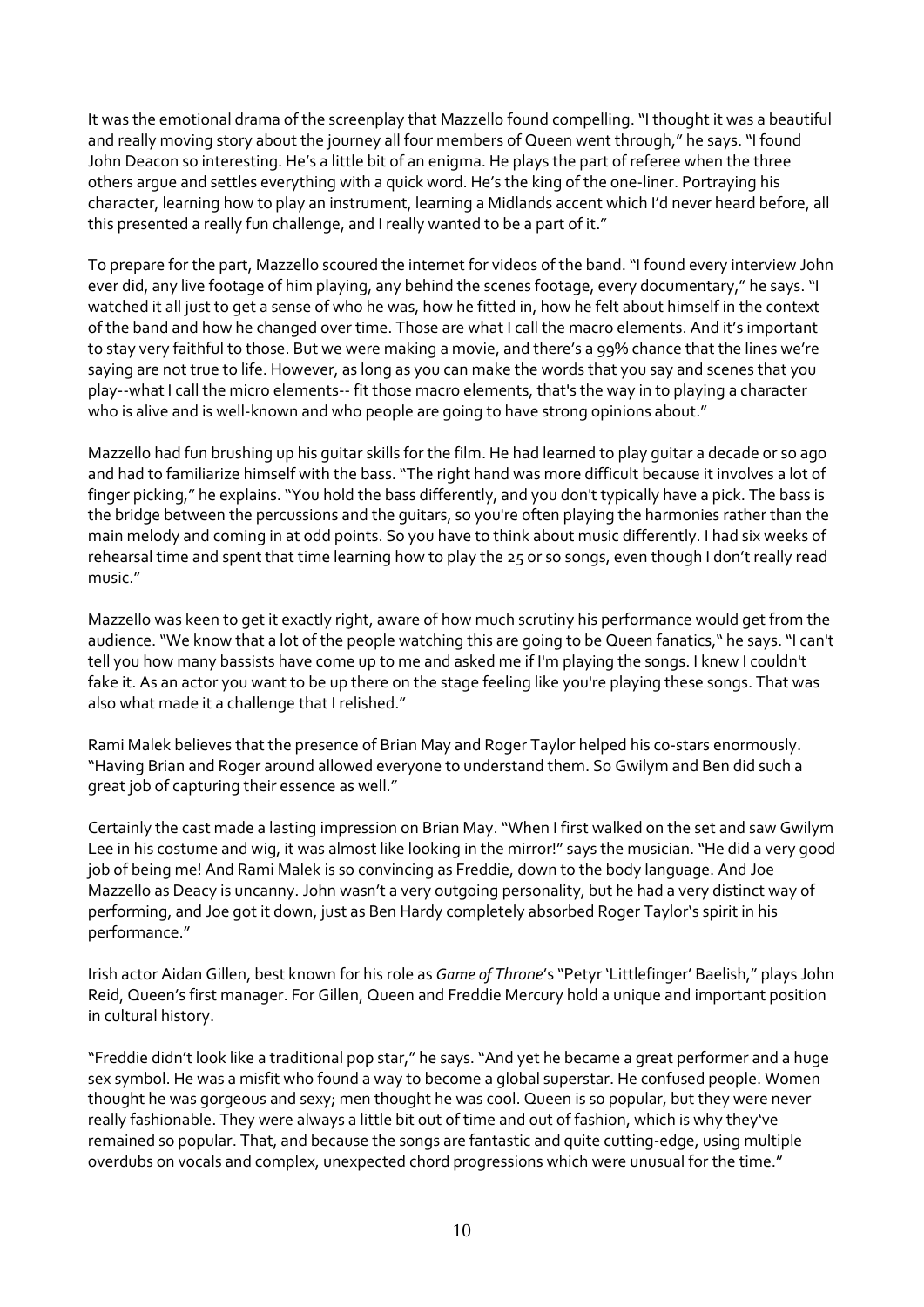Allen Leech, beloved by *Downton Abbey* fans for his portrayal of"Tom Branson," plays Freddie Mercury's personal manager Paul Prenter, who crept into Freddie's affections and then betrayed him in the most heinous way.

Knowing little about Paul Prenter, Leech dived into researching the character.

"Paul Prenter was quite a malevolent force in Freddie's life," says Leech."The more research I did, the more I realized there were very legitimate reasons for the rest of the band having issues with him. However, you always have to be careful because you're playing a real person and make sure the subtleties aren't taken away in the filmmaking process because you don't want your character to be twodimensional. There are reasons why Paul is the person he is. You try and find a balance between respecting the story and respecting the person.

"Paul was brought in because the band wanted a personal assistant, and he struck up a relationship with Freddie mainly because they were both gay," continues Leech."At the time Freddie wasn't out, and Paul gave him an ability to see what the world was like, what the gay scene was like. He was a confidante and then moved from being the band's assistant to Freddie's personal manager. Their relationship became toxic when Paul took Freddie away from the band, suggested he go solo and then got rid of John Reid in a very sly way."

For Leech, two scenes are pivotal to Freddie and Paul's relationship. The first at Rockfield Farm Studios when the band is recording the "Bohemian Rhapsody" album and Paul kisses Freddie, and they realize there's an understanding between them. The second is in Munich, when Freddie sees the truth and, in the driving rain, banishes Paul from his life. "Freddie realizes that Paul was never really there for him, Paul was there for himself. When Freddie says, 'you're out, you're gone,' it feels like a breakup scene rather than someone getting fired. It was really lovely to do that."

Rounding out the cast are BAFTA®-winner Tom Hollander (*The Night Manager*) as Jim "Miami" Beach, who began as the band's lawyer and went on to become its manager; and Aaron McCusker (*Shameless*) as Jim Hutton, Freddie's boyfriend for the last seven years of his life.

Graham King was bowled over by the caliber of the supporting cast:"Gwilym Lee spoke his first words to us in the audition as Brian May, and we were won over. Ben Hardy has a personality that was very similar to Roger in a lot of ways. Joe Mazzello is from New York, but he's got a lot of John Deacon in him. Tom Hollander playing Jim Beach is phenomenal. Roger Taylor, Brian May and Jim Beach were bowled over by how convincing Allen Leech is as Paul Prenter. He's the character who is going to get booed by the audience, but Allen manages to bring a sensitivity to the role that makes his behavior understandable. And Lucy Boynton is perfect as Mary; you can feel the chemistry between her and Rami."

King had been discussing the project for quite a while with his friend Mike Myers, who is an enormous Queen fan, and was thrilled when he came on board to play Ray Foster, the head of record label EMI. "Because of *Wayne's World*, it was perfect that he ended up being the one who is unimpressed when Freddie presents him with 'Bohemian Rhapsody' and tells him the song with never be one that"teenagers can crank up the volume and bang their heads to.' And it was Mike who decided to play him as a Northerner. He was fantastic!"

THE LOOK & THE LOCATIONS

Given its subject matter, a band and front man for whom style was so fundamental, it's perhaps not surprising that the design, costumes and locations of the film were a key element. Feather boas, ermine and velvet capes, marble bathrooms, gold-plated lions--you name it, the film has it.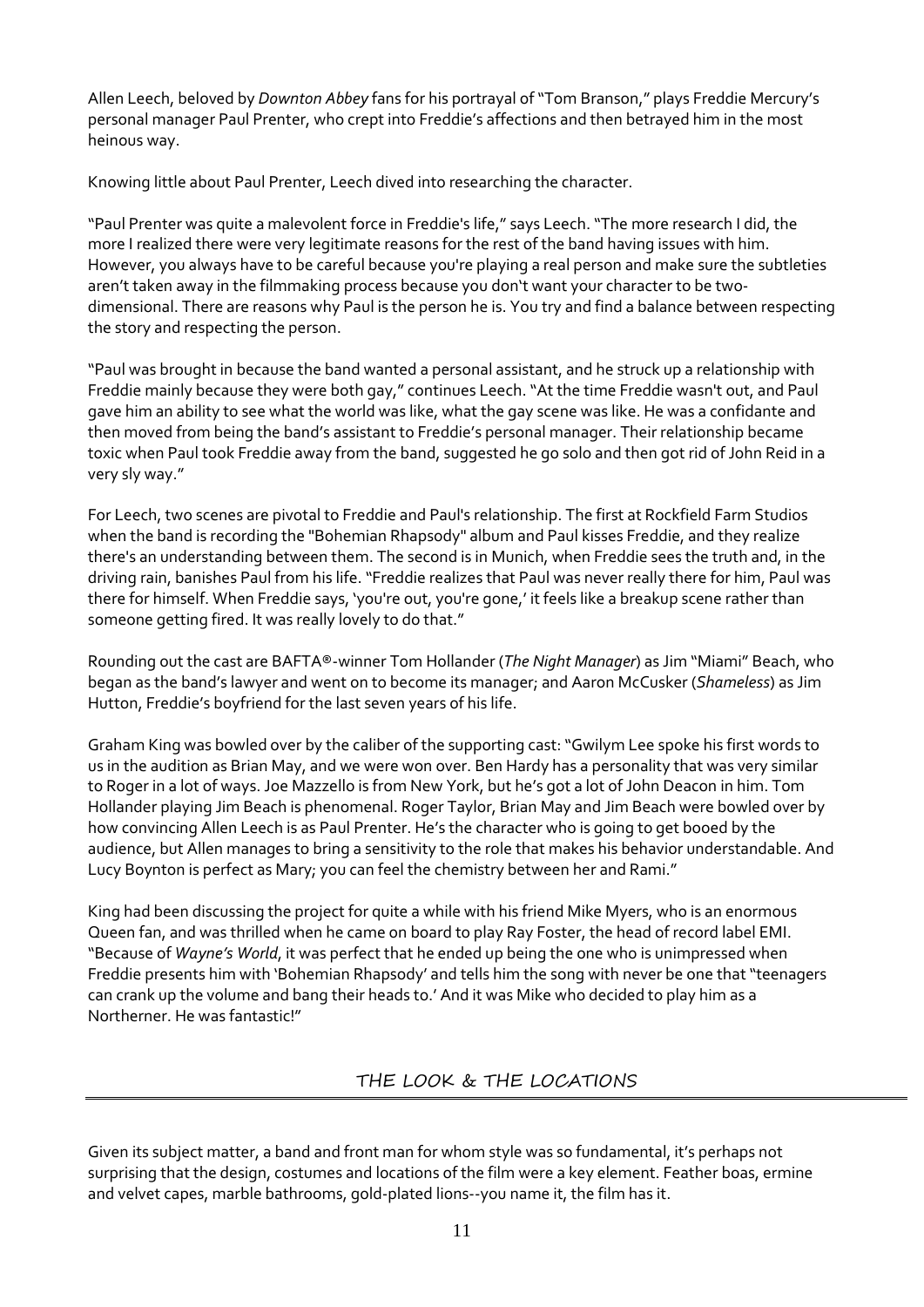Tasked with creating the look of the film was production designer Aaron Haye, whose expert eye sought out the locations which included Bovingdon Airfield in Hertfordshire, the glorious art deco masterpiece Hornsey Town Hall in north London, the LH2 Studios in west London, London's renowned night club Heaven and the Edwardian splendor of Bromley Town Hall in South East London.

The production used the Gillette building in southwest London for the majority of the stage sets in the film. These included 1950's Zanzibar, where we see Freddie in his childhood days, the *Top of the Pops* stage, which gave the band its break, Capitol Radio, the Bulsara family home, Garden Lodge, the Rio de Janeiro hotel and the farm house where Freddie composed "Bohemian Rhapsody," and three recording studios.

Haye began by researching images of Queen and Mercury. After sifting through thousands of photos, many with no dates but guided by Freddie's hairstyles which got shorter over time, they were able to make a timeline on the wall that went from 1970 to 1986.

Haye and the team were helped enormously by the access that Brian May gave to his archives and historical consultant Peter Freestone, who let them go through all his personal photographs. "In terms of our research, those things just put us leaps ahead of where we would have been if we had just been collecting them from the public domain and from books," says Haye."Being able to go to Brian's house and go through his personal archives which are vast was pretty spectacular. He has saved every ticket stub and every poster, every album that they've ever produced. Even some of their wardrobe, which our actors wear in this film."

Continues Haye:"Once we had the timeline, I took a bit of a palette approach and decided on the colors of 1970, 1975, 1978, 1982, etc. We made a longer timeline that had certain touchstones along the way, and we tried to stick to those palettes in between construction and paint and set dec and wardrobe and everything else. As the '60s turned into the '70s, there's wonderful warm tones that are avocado and orange and brown--warm, earthy colors. From the mid to late '70s, it starts to get almost a disco palette--the primary colors start to pop a little bit more until we get to the early '80s, and there's a neon and brighter colored palette. These different eras have really distinct looks, and it's really a fantastic period to work with. Those 15 years, from 1970 to1985, a lot of stuff happened, and visually there's a lot to play with."

One of the key earlier sets is Freddie's family home in Feltham, Middlesex. Haye and his team were fortunate to be allowed into the real Bulsara home, now occupied by another family."Standing in what was Freddie's bedroom, we got a sense of the space," he says."We took the house and its neighbors and made them bigger for staging reasons and put our own flavor on it. At this point in the film, Freddie is a young art student, so Haye created a bedroom filled with notebooks of drawings and sketches. We really tried from an architectural standpoint to tell the story of the area that he grew up in and the economic circumstances that he grew up in, so we included visual influences from India and Zanzibar."

Of course, Haye collaborated with his fellow heads of department all through the creation process to tell the story of the film visually."Department heads *have* to cooperate to make the final product and we know that what we're trying to do is create an image that's true to life but is also speaks to the story that we're trying to tell," he explains."Those early conversations with cinematographer Tom Sigel helped define those color palettes. That goes for stage lighting as well because the stage lighting was key for all of the live gigs. We wanted to make sure that each of those concepts along the way fell within a certain look. Hopefully, that comes across. Tom is an amazing cinematographer and just his attention to detail is spectacular. The same goes for costume designer Julian Day. For example, in Freddie's home, Garden Lodge, the color palette of Julian's wardrobe choices complemented the set decoration perfectly."

Haye also was able to pick the brains of music consultant Pete Malandrone to ensure the musical equipment in the film was authentic. Many of the instruments were second-hand back in 1970, so it was very difficult to find copies for the film. But Malandrone, who also works as Brian May's guitar roadie, was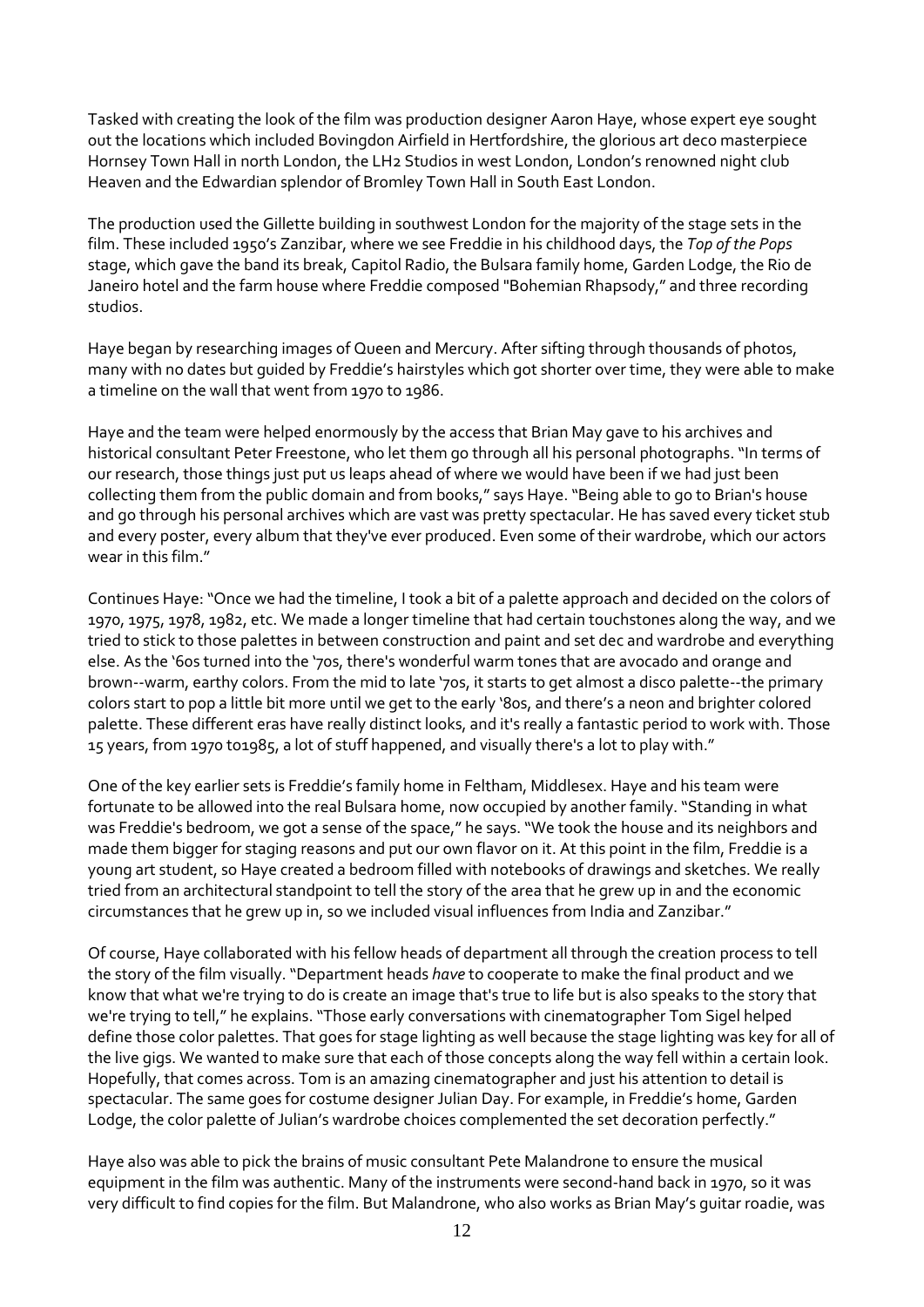able to lend the props department instruments from May's collection, including the white guitar Gwilym Lee plays in the Rockfield Studio scenes. He also advised on the design and makeup of the guitars that had to be made for the film."For example, Brian's first guitar, the Red Special, which he still plays, was built by Brian's father out of whatever he had lying around the house--an old fireplace mantle, a knitting needle, motorcycle springs, mother-of-pearl buttons, etc. But it's now 50 years old and would have looked too worn, so the props guys made two replicas which look newer," he says.

The replicas were made by luthier Andrew Guyton who has made copies for Brian May's personal collection."Andrew's an expert," says Malandrone."Everything's about detail, and he's nailed every detail."

One of the biggest and most challenging sets was the Live Aid recreation at London's iconic Wembley stadium. The first task was finding a suitable empty location which was large enough to create a life-sized stage which would allow the creation of a seamless shot from Mercury's arrival at Wembley, to his dressing room, through backstage and onto the stage to the crowd's reaction. After much location scouting, Haye and his team found Bovingdon Airfield in Hertfordshire whose runway was smooth enough to build on. The team also had to factor in the vagaries of the English summer, where in July, when the set was being constructed, and then in September, when the film began shooting, can often be like a Californian winter.

Haye had the added challenge of finding photos or drawings of the stadium in 1985. Blueprints of the original stadium, which was built in the 1930s, were easy to locate, but it was rebuilt later, and the designer struggled to find any original source material that showed what it was like at the time of Live Aid.

"We had to recreate Wembley from photographs of the time as well as documentary footage from Live Aid, but we also had to create a set that would best tell the story,"recalls Haye."In reality, the back stage was a bunch of trailers that were outside the stadium. We decided to bring a bit of that backstage trailer feel into the indoor concourse which leads up to the stage, so we created a backstage artist area with an airstream trailer and garden umbrellas and chairs to create more of a fun, inside-outside, buzzy, bustling atmosphere to the journey to the stage.

"We built a massive raised platform about 18 feet in the air, which matched the height of the Wembley stage at Live Aid," continues the designer."Then we built a tent over the backstage area so it was under weather cover. We recreated exactly the giant scaffolding towers that were at Live Aid, as well as all the posters and the large-scale banners, some three stories in height, and the logos that adorn the sides of the stage."

In a nice piece of serendipity, the team included two members of the construction team that built the real stage for Live Aid in 1985.

Freddie Mercury's personal assistant Peter Freestone, who was with him for 12 years until his death, was an advisor on the film, and his personal knowledge was invaluable. His description of the backstage area of Live Aid helped Haye and his team create an authentic atmosphere.

"As soon as we arrived, we felt the excitement," recalls Freestone of that epic day in July 1985. "There was a good atmosphere. It was really friendly, and there was no competition, which quite often can happen when you have this sort of lineup. Queen took to the stage, and the audience went wild right from the start of 'Bohemian Rhapsody'. And the atmosphere backstage changed; it became electric. Something had happened. Eighteen minutes later, the band came off stage and they'd nailed it. The audience was going wild, and backstage people were applauding."

All that hard work paid dividends."It was amazing," says May."The moment I walked onto that stage, it was surreal because it perfectly replicated what the stage was like in 1985 - every last detail down to the amps behind me, pedals and even the cloth and back stage with the cigarette butts and the ashtrays and the coke bottles. What a wonderful job they did!"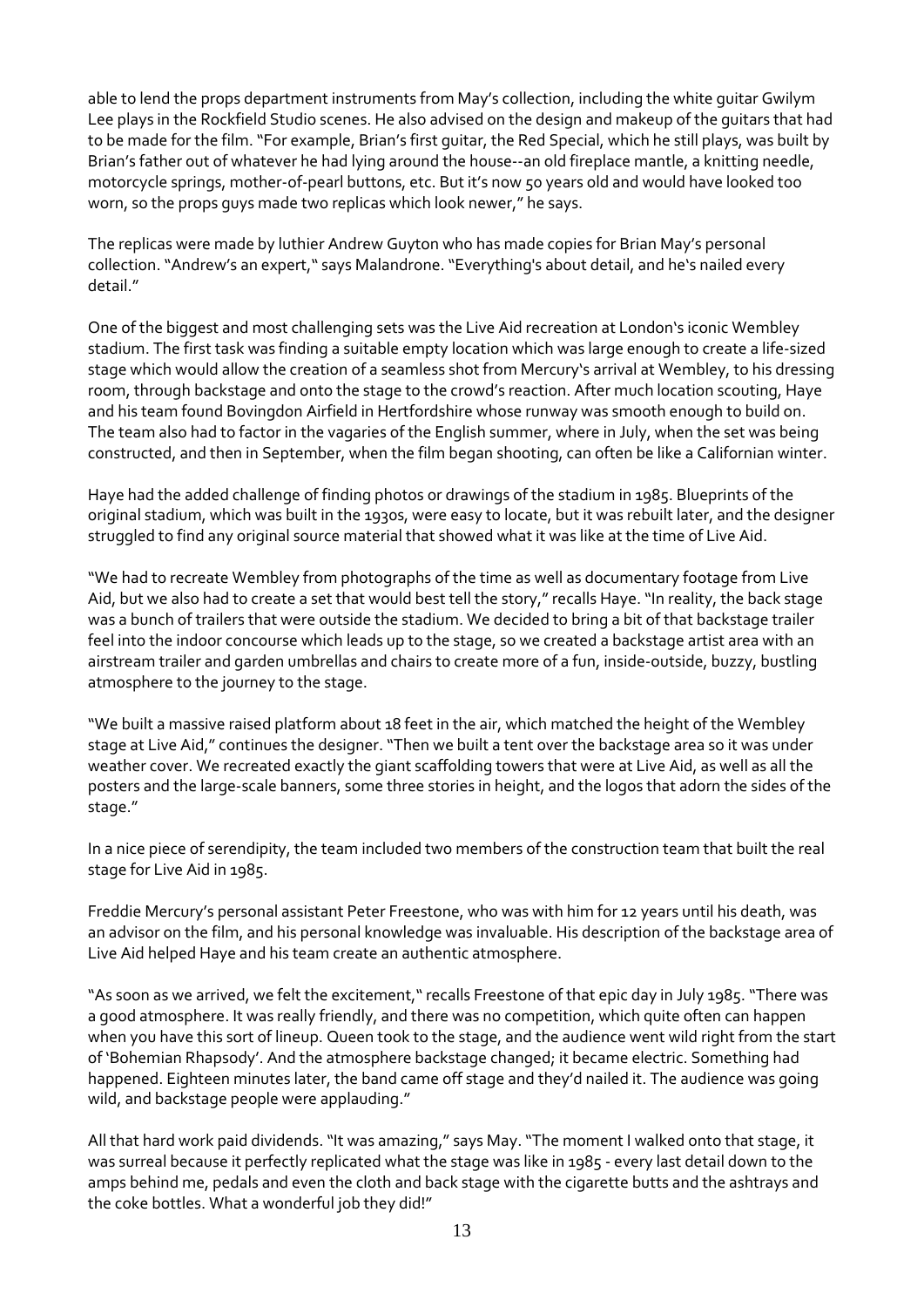Peter Freestone was taken aback by the set's authenticity. "It was a déjà vu moment," he says. "The first time I saw the set I just couldn't believe it. It's exactly the same size. Everything was right, from the stage to backstage even to the peeling paint off the walls and the rust coming down from water pipes. It got the goose bumps going."

The cast also were in awe of Haye's achievement. Says Gwilym Lee who plays Brian May:"The set was so beautifully detailed that it transported us to that world. Those sets made the performance so much easier because you don't have to imagine anything, everything's been thought of, and it's so beautifully realized."

"It was the first time we had seen our band in character," says Haye."It really was a joy. I think it's one of those moments that you never forget, standing next to Brian and Roger as they watch the band."

For Graham King, the Live Aid scenes had an enormous emotional impact."I just lost it," he admits. "I was in tears. I had never been like that on any movie set before. All the years started flooding back not only to do with this film but being young and watching Live Aid. We knew we had to get it right--the movement, the look, the crowd, it had to be accurate. And it felt right at the very first rehearsal, which was in the first week of filming. We did a lot of takes long into the night, and those four guys, Rami, Gwilym, Ben and Joe, were right inside their characters all the way through. The energy there was so high that no one wanted to stop! We all came together, and we knew we were creating something very special. Live Aid was such an important, precious event that we felt we had to honor it. And from the construction of the set to the music to the atmosphere to the performance, I think we did."

One of the main locations was the farm where Queen is shown recording "Bohemian Rhapsody". The song was in fact recorded in two places, Rockfield Farm and Ridge Farm in Wales, which provided the isolation and solitude that the band, like many bands of the time, required. Rockfield Farm still exists as a recording studio, and Haye was fortunate to have access to a documentary showing Brian May and Roger Taylor returning to the farm and breaking all the tracks down. In addition, a wide selection of photos of the band at Ridge Farm allowed the team to faithfully recreate the costumes and sets.

Haye decided to amalgamate the two real farms into one for the film and found a location that felt just worked perfectly, a 200-year-old oak beam barn just outside London, which was a working barn, filled with horses, hay and manure. Haye had it cleaned out and designed a mid-century style recording studio. Haye had built a recording desk based on a mixing desk from a studio in London's Notting Hill, which has a retrofuturist feel that would look right at home in a *Star Trek* episode from the '70s. It was designed as realistically as possible, right down to individual track monitoring lighting up the console, working pedal boards and meter bridges.

The studio itself followed the 1970s color palette. Says Haye:"We gave it that warm '70s feeling, so there's a lot of those browns and oranges and avocados. When Brian May showed up on set and played a bit of a solo from 'Bohemian Rhapsody' there, I got goose bumps!"

Haye was meticulous in his attention to detail in the recreations of the interiors."Freddie and Mary lived in two flats before they sort of split base," he explains."We built Freddie and Mary's flat set out of the two flats. But whenever we changed something, we tried to incorporate something to make it feel authentic. So, for example, the wallpaper in that flat is a recreation of wallpaper that they had in their apartment, right down to each little speck. And the wicker furniture is a recreation of what they had."

For Freddie's hotel suite in Rio de Janeiro, which was filmed at Gillette, Haye created a set resplendent with silk walls, fabric drapes, smoky glass, low-slung leather sofas and Japanese-style room dividers."We were inspired by Freddie's flat in New York, which Peter Freestone told us Freddie never got round to decorating after he moved in. So, it felt like a hotel. It was about merging reality with our story."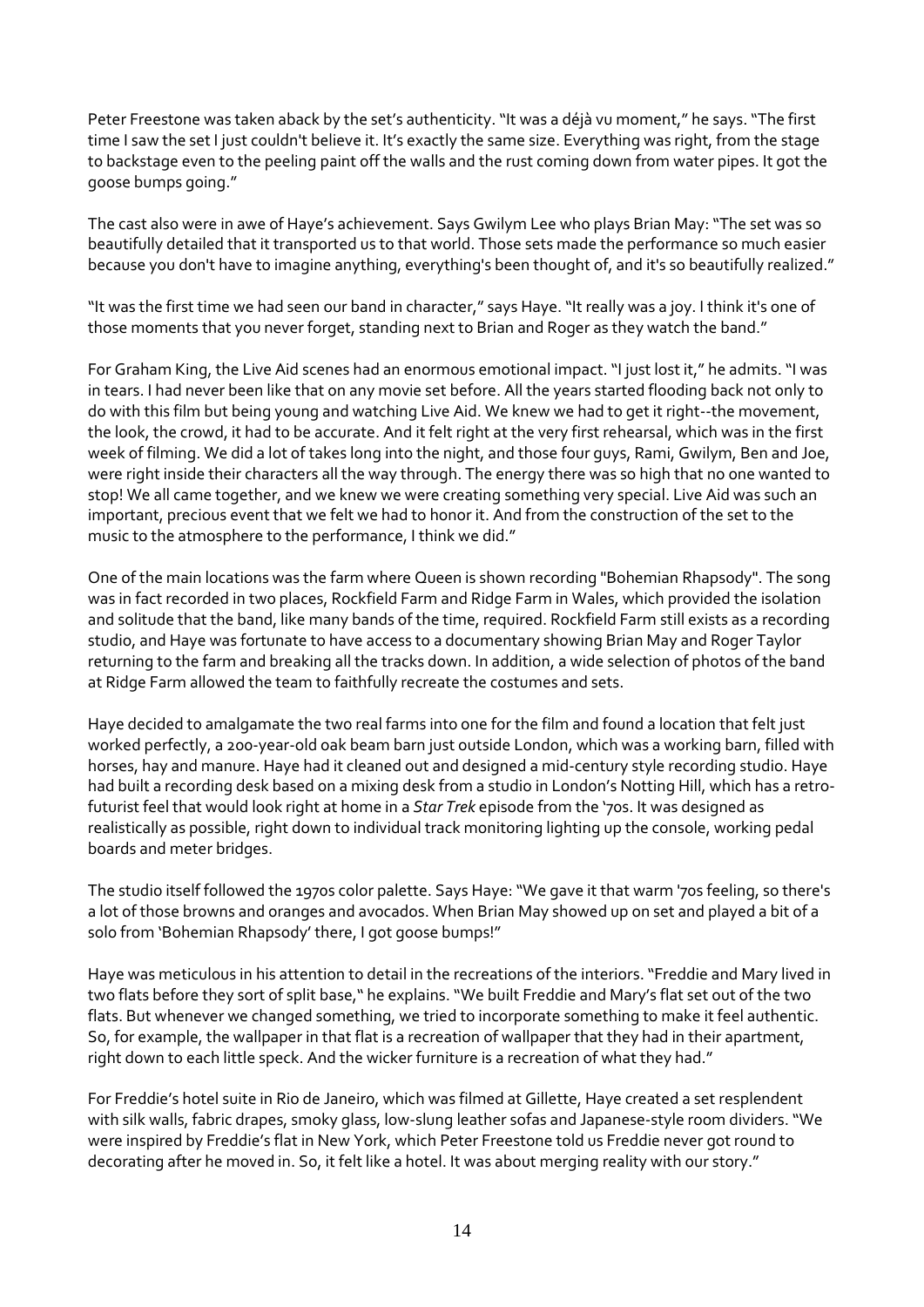Freddie's house, Garden Lodge in Earl's Court in west London, is a magical, secluded house surrounded by buildings, where Mary Austin still lives to this day. Haye found a house with an aspect situation in Surbiton, south of London, which he decorated with textured wallpaper, porcelain chandeliers, Japanese artwork, antiques and soft furnishings from around the world to reflect Freddie's magpie design instincts. Although unable to completely replicate the interior design, what Haye was keen to do was recreate the atmosphere. His hard work paid off; when Peter Freestone, who several spent years with Freddie in that house, saw it for the first time, he said it felt just like Freddie's house.

Haye had a lot of fun dressing the Garden Lodge set for the flamboyant, Fellini-esque party which celebrated, as Freddie gleefully trills, "the height of my creativity and the depth of my depravity". The first scene is shot in a single take, with the camera winding its way from the front driveway, through the front door and into a throng of fire eaters, giants, magicians, caged dancers and a gaggle of fabulously-attired party people until we join Freddie and follow him through the house and its decadent interiors.

Haye filled the house with layers of decoration."First, we have the layer of luxury and then the layer of the debauchery, and the fun and excess that he was having at that time--massive displays of exotic food and fruit, golden lions. We wanted to bring in references to Freddie's interests and Queen's history, so, for example, we had female extras on stationary bicycles from the 'Bicycle Race' video."

One of the most fun scenes for Haye was recreating the "I Want to Break Free" video."The making of the video is pretty well documented," he says, "and we wanted to get as close to that as we possibly could. And it gets to be loose, and it gets to have fun. We see a bit of the backstage and the area around it. We were lucky enough to be able to find an exact model of the vacuum cleaner that Freddie used as well as the light-up alarm clock that blows out steam at the beginning of the video, and we used an original 35mm camera that we see on camera. We shot it on 35mm just like the original."

Another challenge was finding a location that could double for Madison Square Garden, where Queen played a sell-out concert in 1978, as well as other stadiums in Japan, Brazil and the U.S. Haye opted for LH2 Studios in West London, which he dressed in several different ways. Working out the logistics of accommodating the film crew one day, while the studio stood in for an arena in Japan, while preparing it for the next scene, was a massive logistical challenge, especially given the style changes in lighting and set dressing through the years. It's easy enough to get the actors to change into different costumes and play different instruments to suit the year, but imagine having to update the stage lighting and set design from 1973 one day to 1982 the next.

"We had to come up with a way to quickly fly lights in and out and change the color," explains Haye."Of course, we couldn't use contemporary LEDs; we had to use traditional lights, and those were hot. The rig that we built specifically over Madison Square Garden set was referred to as the pizza oven because it would bake you! The front of the stage got pretty hot up there, but the guys never complained."

COSTUMES, HAIR & MAKEUP

Working alongside Haye to create the look of the film were costume designer Julian Day and makeup and hair designer Jan Sewell.

For both heads of department, working on the film was a privilege. "Who wouldn't want to design for a film that is representing one of the most iconic rock bands ever to have existed?" says Day."I was so excited about doing it, and it was a brilliant challenge. I did endless research. And what was interesting was not just recreating costumes for the well-known public events but also looking into what the look was for the undocumented parts of the band's life. I did a lot of reading about those and scoured the internet. For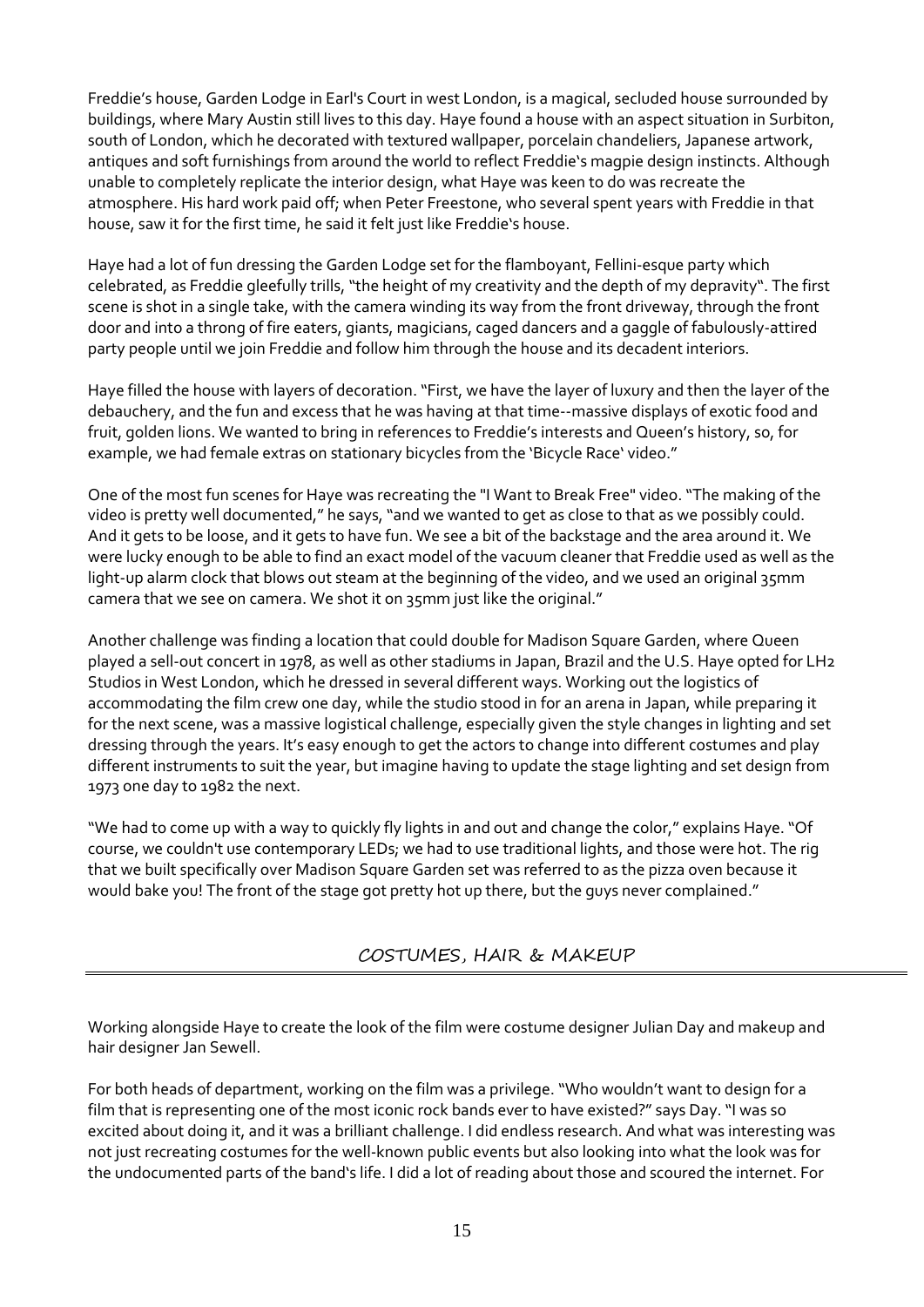the recreations, I found out who made the original costumes and sought them out. We were also kindly invited by Brian May and Roger Taylor to go and look at their clothing archives, and that was really useful."

Indeed, Brian May was generous enough to lend some of his original collection clothing, including a tour dressing gown with his name on the back, a red dressing gown and several jackets, including one made out of velvet with a shiny collar which he wore in several photos from the time.

"For the live concert scenes, we designed two skintight lycra catsuits, the black and white harlequin catsuit and the silver sequin catsuit that we copied from the originals, and we asked Zandra Rhodes to design the incredible white batwing outfit for the Budakon concert. The story goes that it was originally adapted from a wedding dress she designed that Mercury fell in love with on a visit to her atelier."

One of the boldest costumes, Freddie's crown and red cape which he wears in the party scene at Garden Lodge, was made by the two people who worked on it originally.

"Some of the costumes are taken out of context slightly in the film, but we wanted to include some of his iconic costumes because we knew that's what people want to see," adds Day.

The film opens in 1970 in the London suburb of Ealing where Freddie Mercury grew up and ends in 1985, traversing several continents along the way. This journey is told through the clothes."For the early scenes, I wanted to give it more of a '60s vibe, quite hippie, a sort of Woodstock feel. The colors were more subdued for Britain at the time. After three gigs in Britain, the film goes to America where they toured as a support group for five concerts there. For those scenes, there's a real American feel, quite a Western look with suede, fringing, checked shirts and cowboy hats. From there, the film moves to Japan where we have a much more colorful tone with pop art references."

As we move forward in time, the costumes become more flamboyant. For the scenes in 1980s New York, when Freddie began to explore the city's gay clubs, Day looked at a lot of Robert Mapplethorpe's work, photos of the meatpacking district in the 1970s and the Al Pacino film *Cruising*. He dressed the cast in leather, rubber, denim and chains, reflecting the more underground tone of those parts of the city. Meanwhile, there's a lot more flesh on show in the scenes in Rio de Janeiro.

This progression is reflected in Freddie's wardrobe."When he was younger, Freddie worked in London's renowned Kensington Market, which was a hub of vintage traders, emerging fashion designers and style influencers, and the 1970s was obviously influenced by 1930s fashion. In Kensington Market he would have had access to everything from vintage stoles to 1930s suits and accessories, and he knew about clothes. I wanted to add those to his costumes.

"Freddie was more flamboyant in the 1970s but also very conscious about what he was saying through his clothes," continues Day,"and I wanted to bring a bit more color and shine to him, which represented who he was. But even though he was quite flamboyant, he was quite macho as well. It's interesting to play with those dual sides. As he moved into the 1980s, it became a bit more serious, and I wanted to tell the story of those changes in his life through his outfits. I was very keen in getting in his love of Japanese kimonos after the band's trip to Japan."

Day's work didn't go unappreciated by the cast. Says Rami Malek:"Julian is a phenomenal talent. I've seen a lot of his films, and I knew I was in great hands. We had about 50 hours of costume fittings, which I used as rehearsal time. And it was fun. I used that time to see how my moves were working in heels that were four-inch platforms or the tightest fitting satin pants or an entire Lycra outfit. Along with hair and makeup, the costumes elevate your level of confidence and help you solidify the character."

Like Freddie, Brian May and Roger Taylor had their own distinctive styles of dress. For Brian May's wardrobe, Day kept the palette mostly monochrome, dressing Gwilym Lee in blacks and whites, while Ben Hardy as Roger Taylor is more colorful and dandyish with lots of sleeveless waistcoats. John Deacon's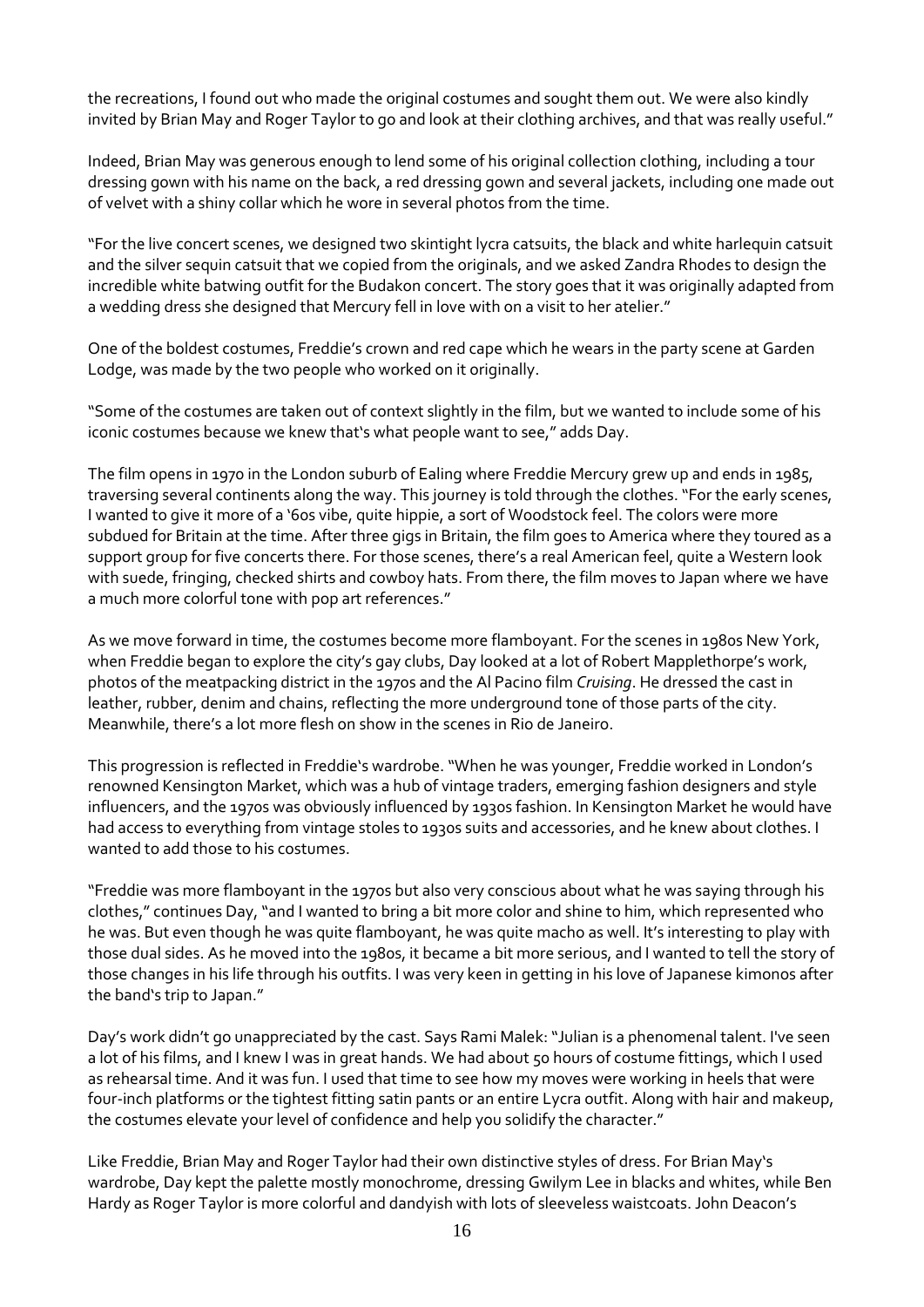wardrobe is an amalgamation of the three but with a British twist. In the scenes at Rockfield Farm, he's almost channeling Tom Baker-era Dr. Who in a long, striped scarf and African coats.

Says Gwilym Lee:"The costumes were one of the fun parts of the film. I was very lucky being allowed to wear some of Brian May's clothes from the period. It was a direct contact with the legend that you're playing. It was a real honor."

An honor, even though some of the outfits required some careful handling."I wore a white leather bomber jacket with shoulder pads out to here! I had to turn sideways to get through door frames because it was so massive!" recalls Lee.

For Mary Austin, the only major female character in the film, Day had to rely mostly on conversations with friends and collaborators who knew her then. Mary worked at Biba, the iconic department store in London's Kensington High Street, founded by designer Barbara Hulanicki. Inspired by pre-Raphaelite, art deco and art nouveau styles, Hulanicki's designs in the 1970s included soft flowing dresses, wide-legged trousers and bell-sleeved blouses and jackets made of luxurious fabrics such as satin and velvet in deep burgundies, plums and purples in bold polka dots and stripes.

"Mary was a very stylish dresser who was put at the front of the store to represent the Biba look," says Day."We tried to recreate that whole Biba look for her which stays with her through the film. Lucy Boynton was a joy to dress."

Lucy Boynton returns the compliment."Julian and the costume design are just exquisite, and the pieces that you see replicated from Queen's actual costumes on stage are so beautifully done. The costumes they had handmade are just astonishing."

The documented costumes, the ones the band wore at Live Aid and in the videos, were both the easiest and the most difficult to recreate. Easiest because Day knew exactly what the clothes looked like, difficult because recreating real clothes is an unforgiving job as fans and commentators can spot the tiniest mistake as a result of all the source material being readily available online.

Day worked hard at getting the details precisely accurate."When you start looking at the minutia of each outfit, it all becomes more complex," says Day."The studded belt that Freddie wears for Live Aid, for example, comprises two different sets of studs. And the vest has a particular shape. Rami Malek was a joy to work with and so attentive to detail. We made 15 vests for him for those scenes, and he pointed out just a few days before shooting that the vest's neckline wasn't quite low enough. So we had to cut and resew all 15 but that half inch made an enormous difference to the costume's authenticity. Also, we reproduced the cartoon on the shirt John Deacon wears in the scene to make it exactly right. We sourced Freddie's Wranglers from America and asked Adidas to reproduce the boxing boots. It was fun but also challenging!"

The "I Want To Break Free" video, which sees the band in drag, was one of the most anticipated scenes of the whole film. Day and his team scoured the country for all the outfits, from the negligee Brian May wears to Freddie's plastic skirt, and made many of the clothes and accessories."We found a boater that matched the one Roger Taylor wears round his neck and had some hat ribbon printed up the same color."

As for the show-stopping party that Freddie hosts at Garden Lodge, Day took an outfit that has become iconic--the crown and ermine-trimmed, red velvet cape--and combined it with a military jacket and leather trousers that were also a signature Mercury look."We wanted him to be the king of his party," says Day.

For the party guests, Day scoured images from New York's legendary disco Studio 54 and designed an array of outrageous costumes with references to the 1970s nightclub scene, punk, gay culture, drag and the underground fetish scene.

An extraordinary note is that no costume was worn more than once.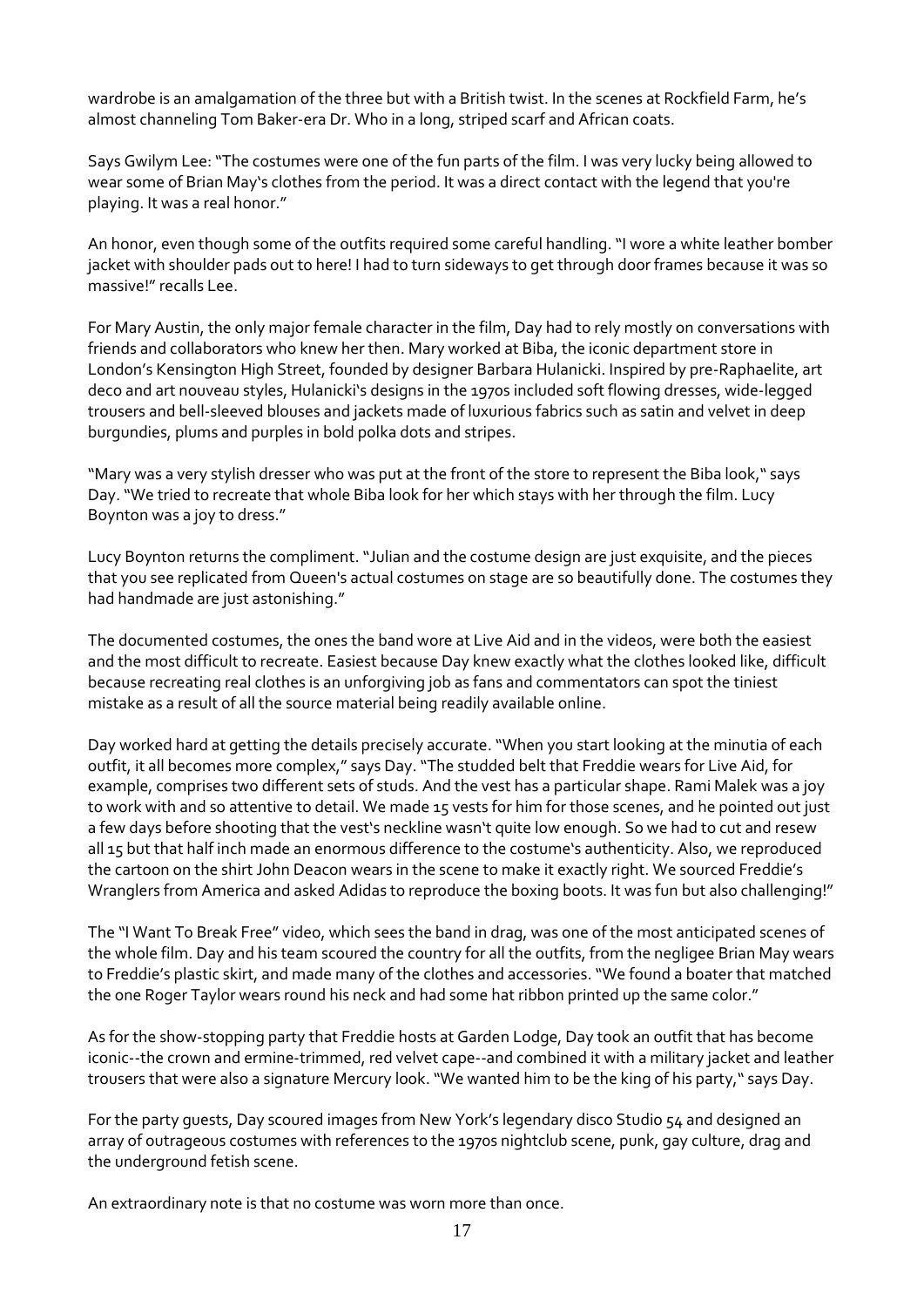"I don't think I've ever done as many fittings on any film ever before," says Day."We've got hundreds and hundreds and hundreds of costumes, one bus for just the four band members! And something in the region of 8-10,000 in total, including all the extras. The story moves from one country to another, from Japan to New York to small-town America, and all those different gigs had to have a different vibe. It was great fun."

Graham King was bowled over by the costumes."Julian Day did a phenomenal job," says the producer. "He has an amazing reputation, and he was so passionate to be on this. He had the right sensibility to dress this film, and he knew the period. When you make a film and everyone on that set is doing it for the passion of the storytelling, you feel that."

Working closely with Day was hair and makeup designer Jan Sewell. She was thrilled to be able to tell the story of Freddie Mercury's journey visually from 1970 to Live Aid.

Sewell's work was made easier with the amount of visual material in the public domain."There are so many videos where you can see all Freddie's different looks," she explains."Working with the costume department, we pulled out the different looks of Freddie and the band and made a timeline. We weren't sure we'd be able to show all their different hair styles. John Deacon, for instance, looked very similar quite a lot of the time, and then he had much shorter hair towards the 1980s. Brian May, of course, has kept his hairstyle to this day, apart from having it a bit shorter or longer. But Freddie had so many looks. So we had to decide which we thought were the strongest looks."

Sewell began with his mid-1970s clean-shaven look of very short fringe with long hair, moved through several more looks until we end on the cropped hair and mustache of Live Aid.

There were two key areas where Sewell had to use prosthetics: Freddie's signature teeth and his aquiline nose. Sewell tested several pairs of teeth on Rami Malek to ensure they would look just right on camera. "What's so fascinating about watching Rami play Freddie is how he has absolutely captured Freddie's mannerisms," says Sewell."Freddie was very aware of his teeth. He chose not to get them fixed even though he could have afforded it, and a lot of what he did was hiding them, which meant a lot of mouth movement. So it was very important to get the right size so that Rami felt he could act with them and be able to do those mannerisms."

For the nose, Sewell created a gelatin nose that was applied every day."What it did was broaden the top part of his nose which helps to pull his eyes together a little. Rami's eyes are much bigger and, using makeup, I had to make his eyes less prominent," she says.

And then, of course, there was the multitude of wigs and false mustaches. Because Malek had just come off filming *Mr. Robot*, there was no time to wait for him to grow his hair, so he wears a wig in every scene, even the Live Aid crop. And as the hair got longer and then shorter, the mustache had to get heavier and lighter to balance well.

For all four actors of the band, Sewell also had to age them for the final scenes in the mid-1980s."We used small prosthetics on all four for Live Aid to age them up--just little age lines to make it believable--and then covered that with stage makeup which they would have worn for the concert."

Sewell did extensive research to get the smallest detail just right, talking not just to Brian May and Roger Taylor but many people who toured with the band. She says:"Freddie wore black nail polish in the 1970s only on his left hand. I asked why he didn't paint his right-hand nails too. It was purely because he couldn't do it physically. It was the same with Brian, although he had white."

For the scenes with lots of extras--Freddie's Garden Lodge party and Live Aid--Sewell and her team relied on photos and video footage."We studied the party guests closely, and there were some extraordinary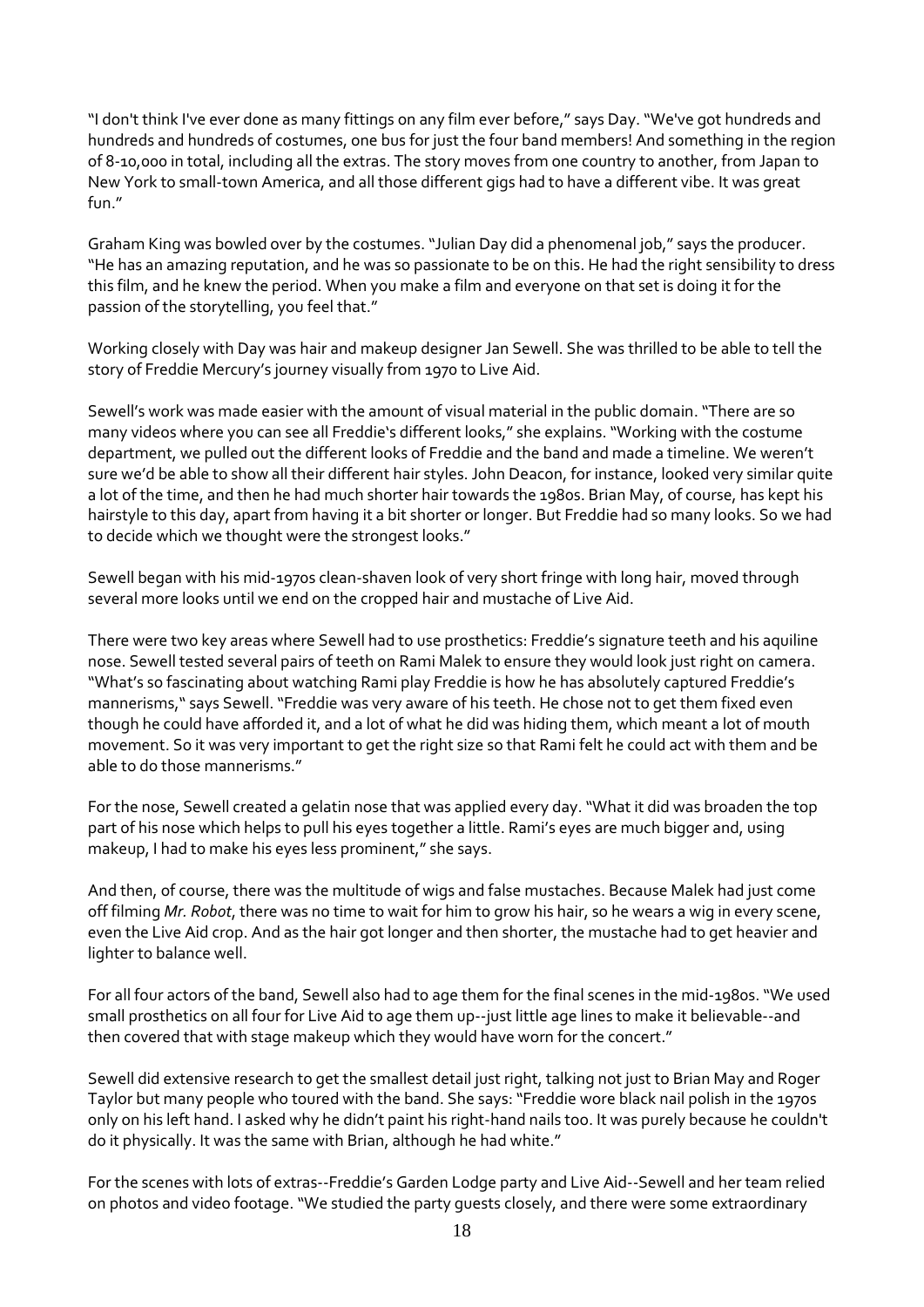looks which we managed to copy including Roman laurel crowns and togas. For Live Aid, we wanted to make sure it absolutely had the 1980s look, so there was a sea of mullets and mustaches on the men and short hair on the women. We wigged most of the extras because nowadays men have short hair mostly and women have long hair, so it took several weeks of fittings and something like 7,000 wigs to make sure it was all correct. But because the extras are such fans, when we asked the men to grow mustaches, they did!"

Working with Julian Day, Sewell came up with a complimentary makeup color palette for the female cast. "There's a big move from the beginning of the film to the end in terms of the women's make up," she says. "In the '70s there are all those lovely orange lipsticks, false eyelashes, blue and green eye tones, and the blush is a little bit orange. In the '80s, we went more for the terracotta and bronze colors."

One of the lasting memories Sewell took away from the shoot was the collaboration with the cast."They got to know their characters so well and got so involved in the look," she recalls."I worked very closely with Rami, and his eye is phenomenal, spot on. He would get how putting a bit more color here or shading the nose a little bit more there would make a difference. That's been the great experience for all of us."

Malek returns the compliment."Jan Sewell is the most phenomenal makeup and hair designer. Apart from the teeth, she did incredible work around my eyes and defining the structure of my face for the different periods of his life. The makeup is that major step that helps an actor take it to that next level. Like with the costumes, makeup and hair give an actor that extra bit of confidence to get closer to inhabiting a character. I always knew I was never going to be Freddie Mercury, but the hair and makeup helped me capture his essence."

THE MUSIC

One of the key roles on the film was the music supervisor. Becky Bentham was charged with the daunting task of creating the soundtrack for the film, using both Freddie Mercury's real voice, a sound-alike and Rami Malek.

After discussing with the director and the producer, Bentham categorized each song based on whether they are an on-camera performance or a background video. Having established how much existing material is available, from backing tracks to vocals, Bentham then ended up with a list of requirements for each pre-record sessions. She then laid down all the materials needed for each play back. The pre-records were sent to the cast to practice with vocal and instrument coaches.

"For 'Bohemian Rhapsody', we were lucky to have access to all the original vocal recordings and all the original band recordings," she continues."In addition to that, we have recorded a sound-alike for those sections where recordings don't exist, as well as Rami Malek's performances, which formed a library of materials that we then turned into a soundtrack that was as authentic as possible."

For all the singing scenes, Bentham required the actors to sing out along to the pre-recorded songs. "It's vital because it gets the movement in the throat and the facial muscles," she says.

Although it seemed like the most challenging task, the Live Aid scenes were the easiest to do, says Bentham,"because the tracks were all pre-recorded, so it was just a matter of playing them back at high volume to get the band in the right mood."

Bentham plays tribute to Malek and the rest of the cast. "It's a credit to the actors and their dedication in putting in the hours with their coaches to achieve what we've got," she says. "Ben Hardy played a little bit of drums already, so he had a framework that we were able to build on. Gwilym Lee played some guitar,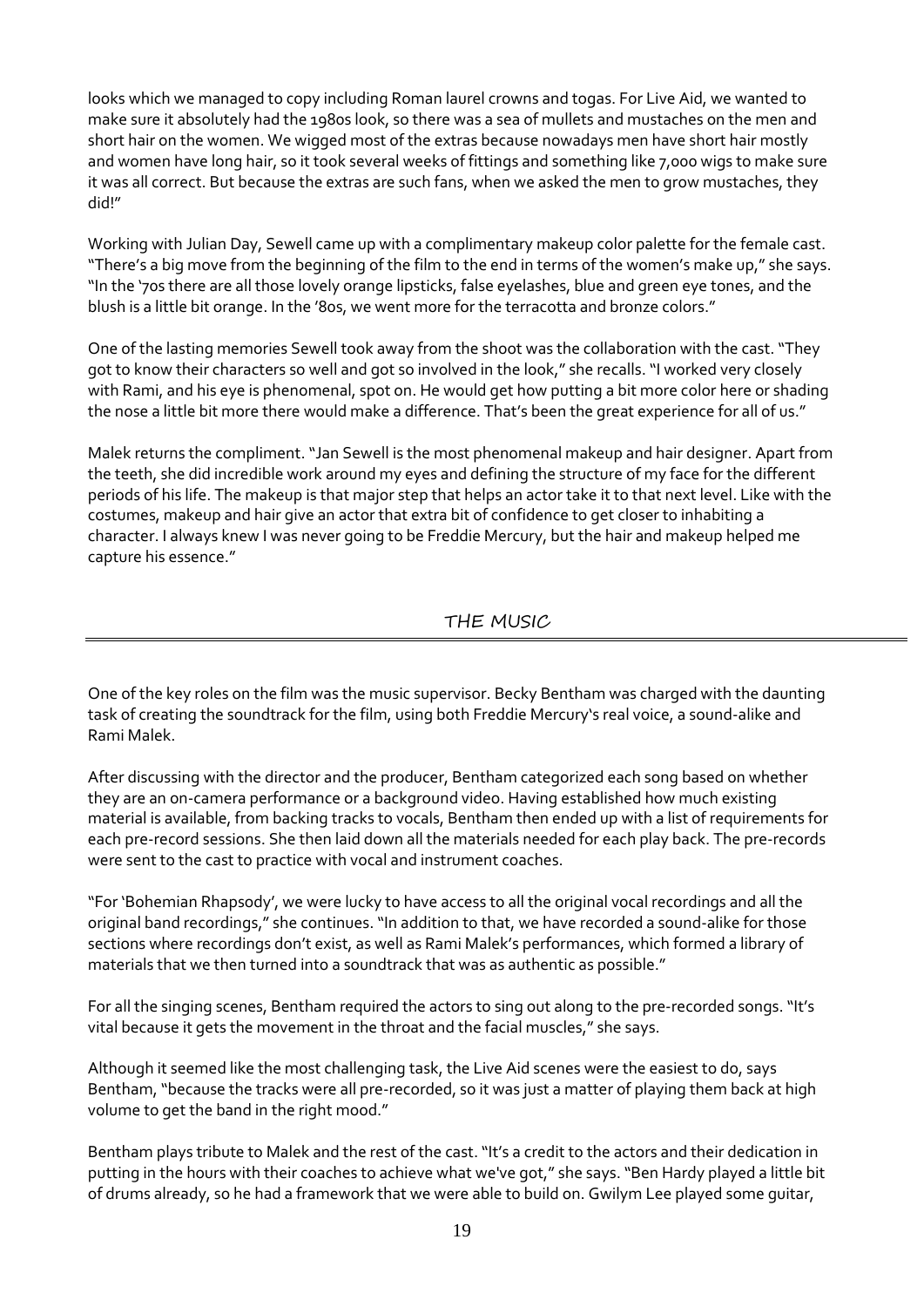and Joe Mazzello played a bit of bass. Like Rami, they all spent long hours working with the pre-records. For Rami, we recorded and filmed our sound-alike so Rami had both a sound and visual reference to ensure he had the same physicality, from body movement to the breaths he takes."

The tracks were recorded at London's legendary Abbey Road Studios."I remember Rami walking in for our first recording session and looking up to see a picture of Queen and Freddie staring down at him! It was daunting in one way but an endorsement in another, and it really added to the experience."

# LARGER THAN LIFE

Graham King has high hopes for the film and its message for the younger generation."This is a really uplifting film," he says."I hope that if there's anyone in the audience who is confused or being bullied or feeling like an outcast, they would take to heart what Mary says to Freddie in the film: 'Don't you see who you can be? Anything you want to be.' That's a very important message in today's world."

But it's also the music that King knows will capture the audience's imagination."I go to see a film because I want to *feel* it, not just*see* it. For me it was always, if we can get 500 people in a theater clapping and singing along to those powerful anthems that they grew up with and that are a part of their lives, then that's a film experience. And I think we've done just that. I want people to come out of this film and hug the person they're next to and sing along with Queen songs. 'We Will Rock You,' 'We Are The Champions,' 'Bohemian Rhapsody'--all these songs are larger-than-life and can't help but put a smile on your face. I wanted to continue the legacy of Freddie Mercury and Queen, to show a younger generation who Freddie Mercury was, how the band survived through times, how the music business has changed, what it was like to make a record in those days, what it was like for four guys to meet and create that special sound. Freddie always called the band his family. And I think there's no better time in the world to pass on the idea that we are all part of one family, no matter who we are or where we come from."

Rami Malek agrees:"I hope that everyone leaves the film as inspired by Freddie's story as I am, feeling confident, feeling inspired. That they know it's okay to be who you are. I hope that they can sing as loudly as he can and own every truth of theirs, and not feel like they have to hide anything, but that they can just be, and enjoy exactly who they were meant to be."

# ABOUT THE CAST

**RAMI MALEK** (Freddie Mercury) is the star of the USA Network's critically acclaimed psychological drama *Mr. Robot*, for which he received an Emmy® and Critics Choice Award, as well as nominations for Golden Globes®, SAG, People's Choice, and Television Critics Association Awards.

Malek most recently starred in the remake of *Papillon*, opposite Charlie Hunnam. The remake of the 1973 Steve McQueen film is directed by Michael Noer, and Malek plays the role of Louis Dega, originated by Dustin Hoffman. Malek will next lend his voice to the upcoming live action film *The Voyage of Doctor Dolittle*, alongside Robert Downey Jr., and will produce and star in Universal's upcoming film *American Radical*, which *Mr. Robot'*s Sam Esmail will direct and produce.

In 2017, Malek starred in *Buster's Mal Heart*, a surreal mystery film written and directed by Sarah Adina Smith, featured at both the 2016 Toronto International Film Festival and 2017 Tribeca Film Festival.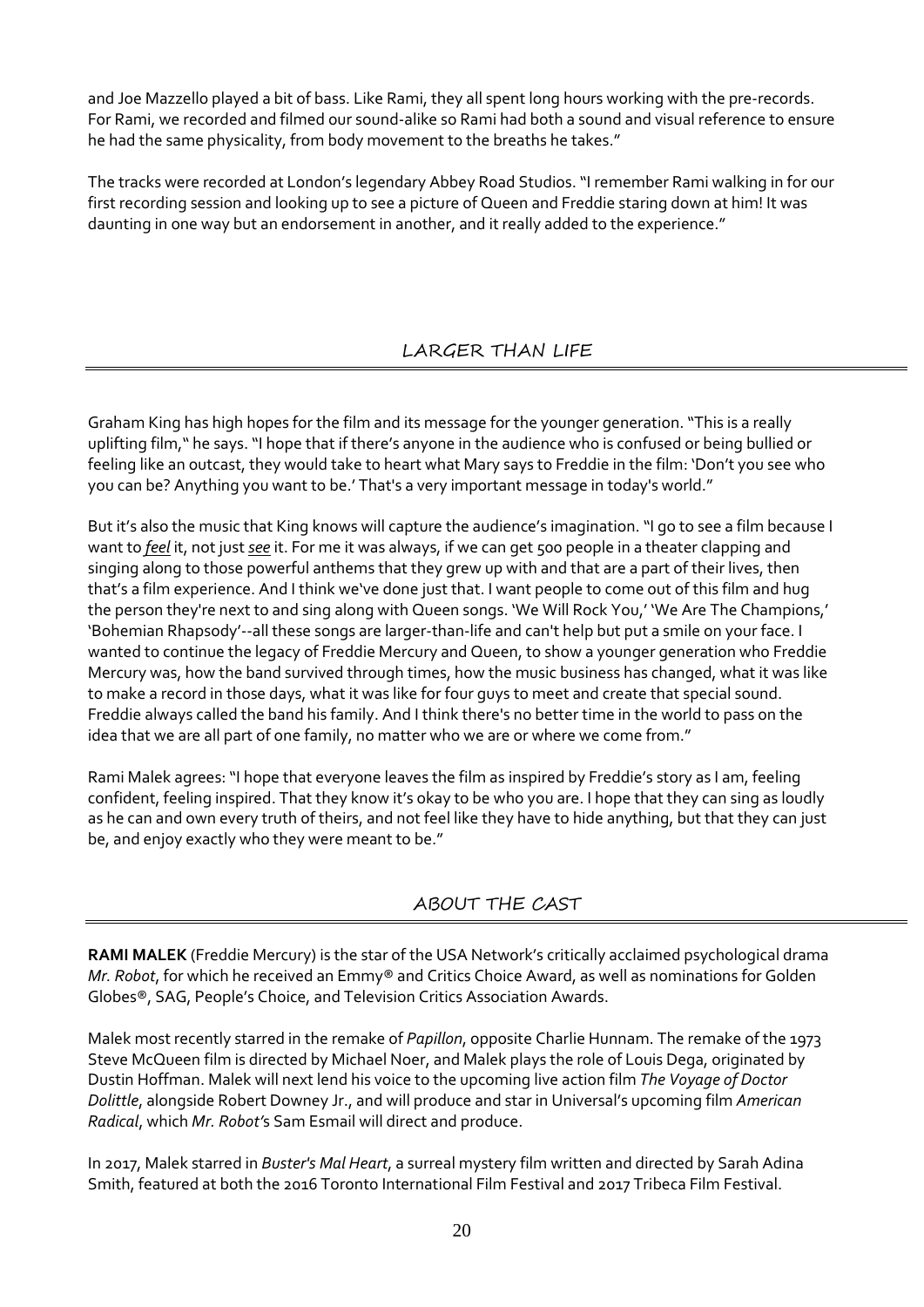In 2012, Malek was featured in Paul Thomas Anderson's *The Master* opposite Philip Seymour Hoffman, Joaquin Phoenix and Amy Adams. He also notably appeared in the HBO miniseries *The Pacific* as "Snafu." His performance garnered incredible reviews and led him to being cast by Tom Hanks in *Larry Crowne* at Universal and Bill Condon in the last installment of the *Twilight* saga*, Breaking Dawn.* Prior to that, Malek was seen in *Night At The Museum* 1 & 2 opposite Ben Stiller, which marked his big screen debut and had a memorable arc on the FOX television series *24*.

In 2014, Malek appeared in the DreamWorks feature *Need For Speed*, directed by Scott Waugh, as well as the third installment of *Night At The Museum*. He was also featured in Spike Lee's *Old Boy* opposite Josh Brolin and Elizabeth Olsen, and starred in *Short Term 12* with Brie Larson, directed by Destin Cretton.

**LUCY BOYNTON** (Mary Austin) is a rising talent whose affable poise and enigmatic performances are making an indelible mark across entertainment.

In addition to *Bohemian Rhapsody*, Boynton can be seen this fall in Gareth Evans' period thriller *Apostle*, opposite Dan Stevens and Michael Sheen. The film follows a man who travels to a remote island and attempts to rescue his sister after she's kidnapped by a religious cult.

Currently, Boynton is in production on *The Politician*, the hour-long series created by Ryan Murphy. The series for Netflix will be produced by Fox 21 Television Studios.

Most recently, Boynton was seen in Kenneth Branagh's *Murder on the Orient Express*, starring Johnny Depp, Michelle Pfeiffer and Dame Judi Dench. Adapted from the book by Agatha Christie, the film follows a lavish train ride through Europe that quickly unfolds into the thrilling mystery of 13 strangers stranded on a train. Additionally, she starred in Lisa Rubin's Netflix series *Gypsy*, opposite Naomi Watts. The series follows the journey of Jean Holloway (Watts), a therapist who begins to develop dangerous and intimate relationships with the people in her patients' lives. Boynton portrays Allison, a 19-year-old patient of Jean's who has recently dropped out of school to support her addiction and is hiding this secret from her mother.

Previously, Boynton was seen in Danny Strong's J.D. Salinger biopic *Rebel In The Rye*, alongside Nicholas Hoult, Kevin Spacey and Sarah Paulson. The film is an adaptation of Kenneth Slawenski's biography, J.D. Salinger: A Life. It follows the legendary and secretive author through his life, ultimately leading to the birth of his iconic novel The Catcher In The Rye.

Last year, she had Polly Steele's *Let Me Go,* with Juliet Stevenson and Johdi May. Developed from Helga Schneider's true-life story, the film explores the effect on Schneider's (Stevenson) life when she was abandoned by her mother in 1941 at four years old. Later, Schneider receives a letter telling her that her mother is close to death, so she must journey to Vienna to say her last goodbyes. Accompanied by her granddaughter (Boynton), this journey unravels the darkest of their family's secrets.

Previously Boynton was seen in Osgood Perkins' horror film, *The Blackcoat's Daughter*, opposite Emma Roberts and Kiernan Shipka. When both of their parents mysteriously fail to turn up, two girls (Boynton and Shipka) are stranded at their boarding school over winter break, only to realize they are not alone, but in the company of a very dark presence.

Boynton marked her breakthrough as the female lead in John Carney's *Sing Street*, opposite Ferdia Walsh-Peelo. The story follows a boy growing up in Dublin during the 1980s where he escapes his strained family life by starting a band to impress the girl he likes (Boynton). The film got rave reviews and received a Golden Globe<sup>®</sup> nomination in the category of Best Motion Picture for a Musical or Comedy.

Her first feature film role was as young Beatrix Potter in Chris Noonan's *Miss Potter*, for which she received a nomination for Best Supporting Young Actress in a Feature Film at the Young Artist Awards.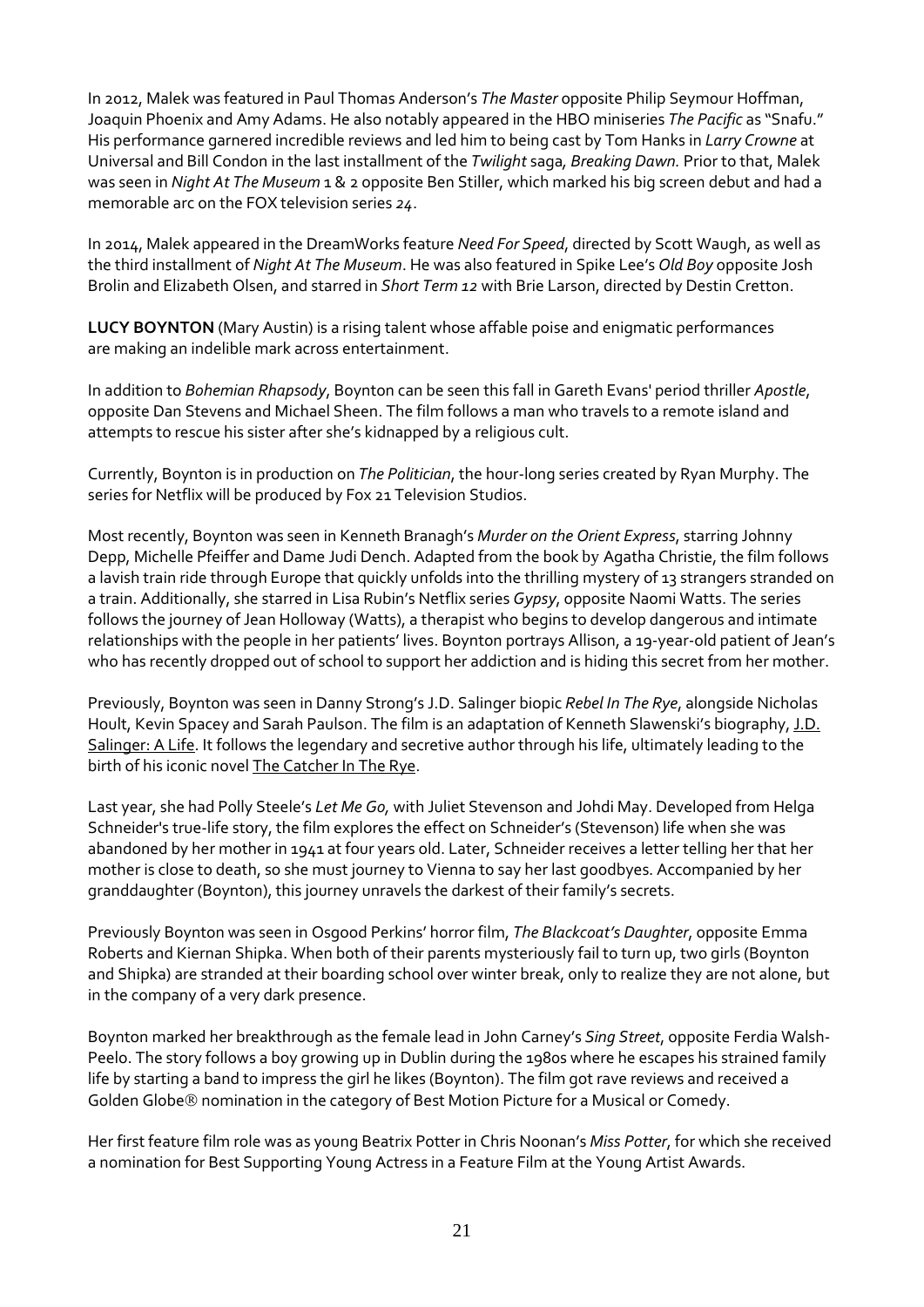Additional film credits include the BBC production of *Ballet Shoes,* opposite Dame Eileen Atkins, Victoria Wood and Emma Watson; Osgood Perkins' *I Am The Pretty Thing That Lives In The House*, opposite Ruth Wilson and Bob Balaban; Caradog Jame's *Don't' Knock Twice;* Neville Pierce's *Lock In,* Ron Maxwell's US Civil War drama *Copperhead*; Philip Martin's *MO*; and Ryan Vernav's *Hymn To Pan*.

On the small screen, Boynton is known for her role of Angelica Bell, daughter of artist Vanessa Bell and niece of Virginia Woolf, in the BBC Two three-part drama about the Bloomsbury Group, *Life In Squares*. She is also known for her role as Margaret Dashwood in the three-part BBC production of *Sense & Sensibility*, adapted by BAFTA®-winning writer Andrew Davies, opposite Dominic Cooper and Dan Stevens. Boynton was also seen in *Law & Order UK, Endeavour, Lewis,* and Channel 4's BAFTA®-nominated series *Borgia*.

In 2012, Boynton also starred in Saint Raymond's music video for his debut song *Fall At Your Feet*.

Boynton was born in New York and raised in London, where she currently resides today.

**GWILYM LEE** (Brian May) has built an impressive body of work across film, television and theater in his career. With several exciting projects coming up, the next few months promise to firmly establish him as an international acting presence to watch.

In April, he flew to Australia to start work on *Top End Wedding*, the new feature film co-written by and starring Miranda Tapsell, co-written by Joshua Tyler and directed by Wayne Blair. Gwilym stars as "Ned" in the romantic comedy feature, which tells the story of successful Sydney lawyer and her fiancé, who go looking for the bride's mother in the Northern Territory to reunite her parents and pull off their dream wedding. eOne will distribute the film in Australia and New Zealand, with Berlin-based Films Boutique handling international sales.

In June 2017, Gwilym was seen in Bill Gallagher's SKY 1 drama *Jamestown,* also starring Jason Flemyng, Sophie Rundle and Max Beesley. Directed by Paul Wilmshurst, David Moore, John Alexander and Samuel Donovan, with Carnival Films producing, the story follows the first English settlers as they establish a community in the New World. Gwilym plays "Samuel Castell," who works closely with the Governor and is married to 'Jocelyn'. The first series ran over eight consecutive weeks with a second series being broadcast in February 2018. Also, in 2017 Gwilym filmed thriller *The Last Witness*, directed by Piotr Szkopiak. He plays "Captain John Underwood" opposite Alex Pettyfer, Michael Gambon and Talulah Riley in the feature which tells the story of a journalist who uncovers the murder of 22,000 Poles under Stalin's instructions. An official release date is yet to be announced.

Critically-acclaimed BBC One Drama *A Song for Jenny* was broadcast in July 2015, and Gwilym starred as "James," the partner of a woman desperately searching for her daughter during the aftermath of the July 7 bombings in London. The film also starred Emily Watson and was directed by Brian Percival. He also played the season regular "DS Charlie Nelson," opposite Neil Dudgeon's "DCI John Barnaby"in Caroline Graham's beloved crime drama ITV1 series *Midsomer Murders* from 2013 until its finale in 2016.

Gwilym's breakthrough role on screen was in 2012 starring opposite Zawe Ashton and Jack Whitehall as his best friend "Giles"in E4's cult, BAFTA®-winning comedy series *Fresh Meat,* created by Jesse Armstrong and Sam Bain. Other notable works include his 2012 role as "Williams" alongside Jeremy Irons, Tom Hiddleston and Julie Walters in BAFTA®-winning BBC series *The Hollow Crown*, based on Shakespeare's history plays, and directed by [Dominic](https://pro-labs.imdb.com/name/nm4315078/?ref_=tt_fm_dir) Cooke, Richard Eyre, [Rupert](https://pro-labs.imdb.com/name/nm3734458/?ref_=tt_fm_dir) Goold and Thea [Sharrock.](https://pro-labs.imdb.com/name/nm4824763/?ref_=tt_fm_dir) He also starred in popular BBC drama *Land Girls* and in Columbia Pictures' feature *The Tourist*, released in December 2010. Directed by Florian Henkel Von Donnersmark, and starring Angelina Jolie and Johnny Depp, the feature was nominated for three Golden Globe<sup>®</sup> awards.

He has also garnered critical acclaim for his work on stage: Gwilym won the prestigious Ian Charleson Award in 2011 for his role as "Edgar" opposite Sir Derek Jacobi CBE in Michael Grandage's 2010 stage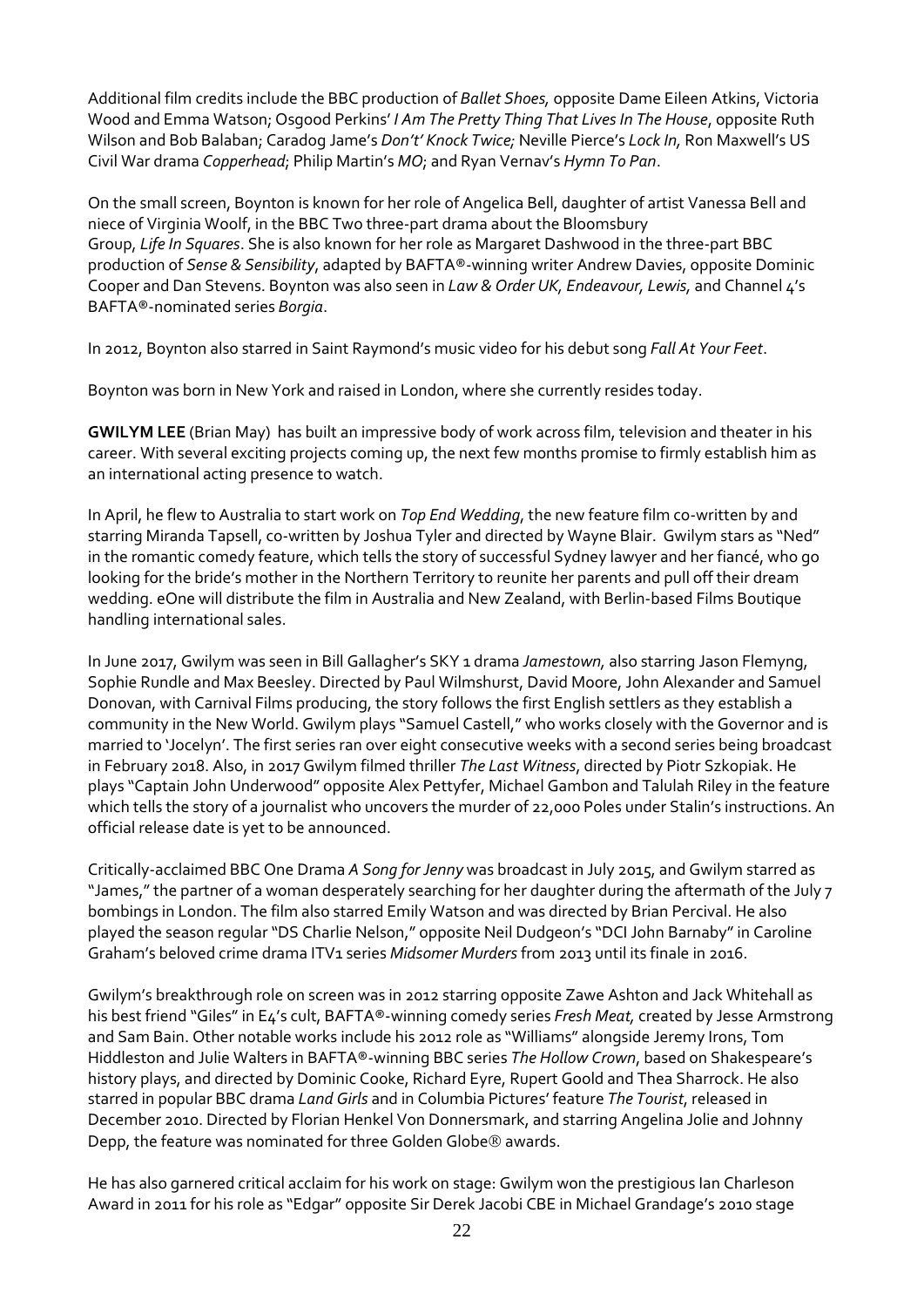adaptation of King Lear. In 2009, he played "Laertes"to Jude Law's "Hamlet." The Shakespearian play was also directed by Grandage and ran in the Donmar West End season, before moving over to the Broadhurst Theater on Broadway. His performance gained him enthusiastic appraisals in the U.S. with the New York Daily News noting that he "makes a fiery Laertes" and Variety observed he "cuts a soulful figure." Gwilym was first nominated for the Ian Charleson Award in 2008 for his role in the Jonathan Kent/National Theatre's production of Sophocles' classic tragedy Oedipus, in which he starred as the "Messenger" alongside Ralph Fiennes, Alan Howard and Jasper Britton. His stage debut received instant recognition with the Observer noting "Gwilym Lee, who graduated from Guildhall only this year, is remarkably assured in the key role of the Messenger."

Gwilym studied at The Guildhall School of Music and Drama, graduating in 2008, receiving the Guildhall Gold Medal. This award is given at the end of the three-year BA Acting course and previous recipients include Jodie Whittaker, Michelle Dockery and Stephen Campbell Moore. Prior to this, he studied English Literature at Cardiff University.

*Following his work on Bohemian Rhapsody***, BEN HARDY** (Roger Taylor) began production on Michael Bay's film *6 Underground*, opposite Ryan Reynolds and Dave Franco.

Most recently, Ben was seen starring in *Mary Shelley*, opposite Maisie Williams and Elle Fanning. Earlier this year, he was seen playing the lead role in BBC's limited miniseries *The Woman in White*.

In 2017, Ben appeared in Joe Kosinksi's film *Only the Brave*, opposite Josh Brolin and Miles Teller. The film received a 91% fresh on Rotten Tomatoes.

He can also be seen in *X-Men: Apocalypse* in which he plays "Angel" opposite Michael Fassbender, James McAvoy, Jennifer Lawrence and Nicholas Hoult.

A graduate of the Central School of Speech and Drama, Ben performed on stage at the Donmar Warehouse in "The Physicists." Straight after that, he performed in "Judas Kiss" in the West End opposite Rupert Everett. Further, Ben was named to Screen International's Stars of Tomorrow list.

**JOE MAZZELLO** (John Deacon) is best known for his starring roles as "Douglas Gresham"in *Shadowlands*, "Tim Murphy"in *Jurassic Park*, and "'Sledgehammer' Eugene Sledge"in the Emmy® award-winning HBO miniseries *The Pacific*.

In 2010, Mazzello starred as Facebook co-founder "Dustin Moskovitz"in the David Fincher directed film *The Social Network*. In 2013, Mazzello starred in *Dear Sidewalk* as "Gardner", where he portrayed a 24-yearold mail-carrier struggling to contend with his identity as his quarter-life crisis is in full swing. That same year, Mazzello played "Mouse"in *G.I. Joe: Retaliation*.

Mazzello's television work includes a recurring role in the FX television series *Justified*, the A&E miniseries *Coma*, as well as guest appearances on CBS television's *Person of Interest* and *Elementary*.

Mazzello was the writer, director, executive producer and star of the feature film *Undrafted*. The film is based on the true story of Mazzello's brother who missed out on the Major League Baseball draft.

**AIDAN GILLEN** (John Reid) From a cunningly manipulative medieval statesman in *Game of Thrones*, to an ambitious American politician in *The Wire*, Aidan Gillen is known for playing strong and morally complex characters, integral to culturally relevant narratives. Born in Dublin, Gillen is a Tony® and SAG nominated actor with a career spanning two decades.

In 2011, Gillen joined the main cast of HBO's groundbreaking series *Game of Thrones* and has portrayed "Petyr 'Littlefinger' Baelish" for seven seasons. His role garnered him an Irish Film and Television Award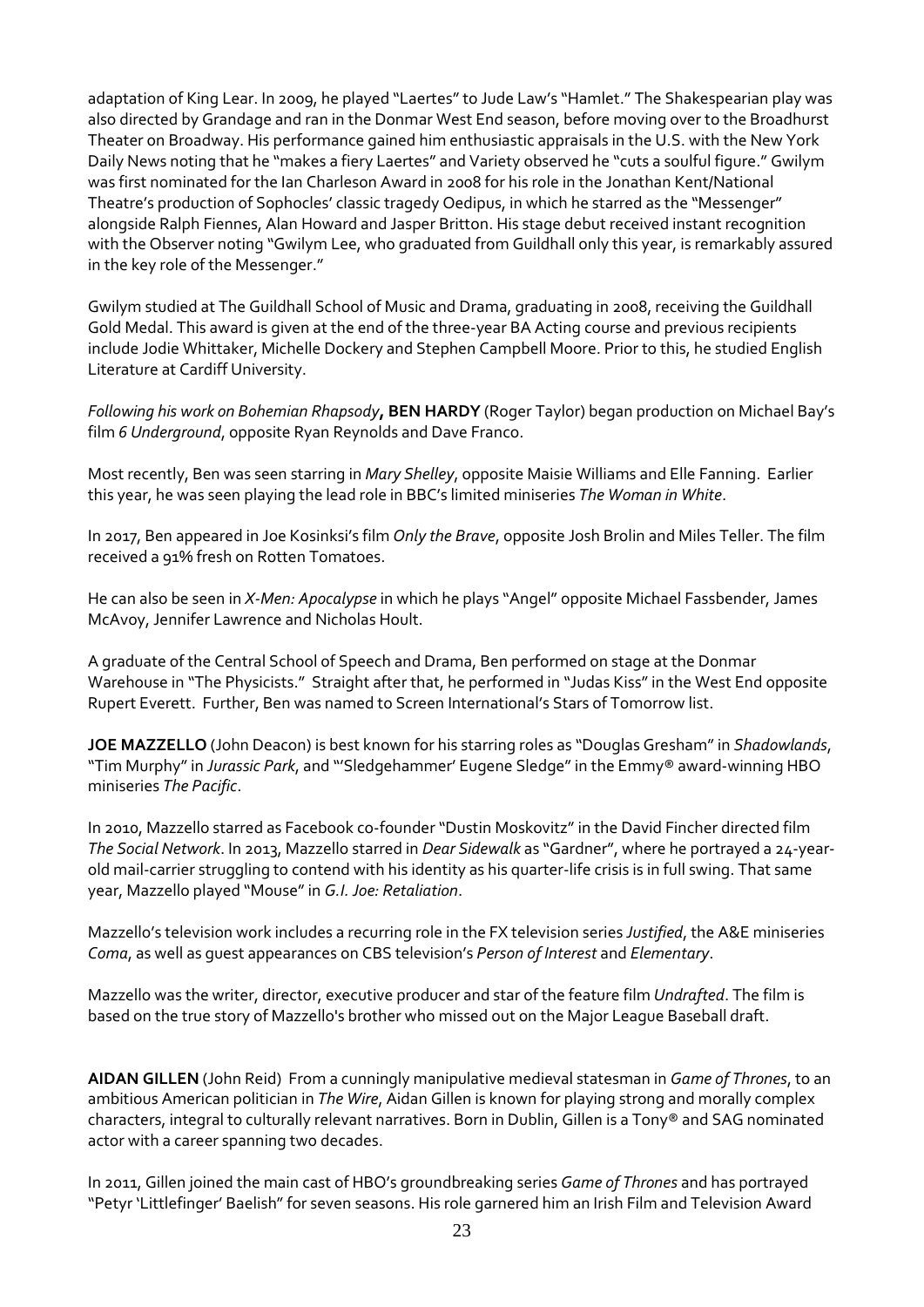nomination and three Screen Actors Guild Award nominations in the category of Outstanding Performance of an Ensemble in a Drama Series. The show has received back to back Primetime Emmy® Awards in 2015 and 2016 for Outstanding Drama Series.

Gillen was most recently seen opposite Debra Winger in A24's *The Lovers*, Guy Ritchie's *King Arthur: Legend of the Sword* and in the third installment of the Maze Runner series *Death Cure*. Gillen can be seen in the fourth season of the BBC Two series *Peaky Blinders* which is currently streaming on Netflix.

Following *Bohemian Rhapsody*, Gillen's next projects include two other biopics, the BBC Two miniseries *Dave Allen at Peace* and *James & Lucia*, which focuses on the life of author James Joyce. Additionally, he will topline the Robert Zemeckis-produced series *Blue Book* for the History channel.

Gillen joined the main cast of HBO's acclaimed series *The Wire* in 2004 portraying "Tommy Carcetti"for three seasons. For this role, he received an Irish Film and Television Award for Best Actor in a Lead Role in Television. Gillen played "Stuart Alan Jones"in the groundbreaking Channel 4 television series, *Queer as Folk*, and its sequel, for which he received a British Academy Television Award nomination for Best Actor.

Gillen played crime boss "John Boy"in the acclaimed Irish crime drama *Love/Hate*, for which he received his third Irish Film and Television Award nomination and second win in 2011. That same year, he won the Best Actor award at Milan Film Festival for his performance in *Treacle Jr.*, also picking up a Best Actor nomination at the British Independent Film Awards. Gillen also received an Irish Film and Television Award for Best Actor in 2014 for his portrayal of"Charles J. Haughey"in the RTE Studios miniseries *Charlie*.

Past film credits include: *Sing Street, Maze Runner: The Scorch Trials, Shadow Dance, Cavalry, Blitz, Shanghai Knights* and Terry George's *Some Mother's Son*. His film *Pickups*, which he wrote, produced and starred in, premiered at the 2017 Dublin Film Festival.

An accomplished stage actor, Gillen was nominated for an Irish Times Theatre Award for his portrayal of "Teach" in the Dublin Gate Theatre's 2007 production of David Mamet's "American Buffalo." That same year, he played Richard Roma in the West End production of "Glengarry Glen Ross." In 2004, he was cast in the Broadway production of"The Caretaker" and earned a Tony® nomination in the category of Best Featured Actor in a Play for his performance.

**TOM HOLLANDER** (Jim Beach) is a theater, television and film actor. TV credits include BAFTA® awardwinning *Rev* which he co-created; a BAFTA®-winning performance in *The Night Manager*; *Taboo* and RTS award-winning *A Poet In New York*. Films include *Pride and Prejudice*; *Pirates of the Caribbean*; *Gosford Park*; *Breathe*; *Tulip Fever* and soon to be released *Jungle Book: Origins*. Following his work on *Bohemian Rhapsody*, he filmed *A Private War*, a biopic about the war correspondent Marie Colvin. His theater credits include "A Flea in Her Ear,""The Government Inspector,""As You Like It" and "Mojo." He was nominated for an Olivier Award for Best Actor for his role as "Henry Carr"in "Travesties," which then transferred to Broadway in Spring 2018 and he was nominated for a Tony® Award. Tom makes regular appearances on *American Dad* and *Family Guy*.

**ALLEN LEECH** (Paul Prenter) is an award-winning Irish actor, perhaps best internationally known for his auspicious role of"Tom Branson"in ITV's *Downton Abbey*, who is swiftly building a prolific career in Hollywood.

Prior to *Bohemian Rhapsody*, Leech appeared in the big screen action thriller *The Hunter's Prayer*. In 2014, Leech played British intelligence officer and Soviet double agent"John Cairncross"in *The Imitation Game*. The film, starring Benedict Cumberbatch and Keira Knightley, was nominated for eight Academy Awards and five Golden Globe® awards and garnered myriad honors including the People's Choice Award at the Toronto Film Festival and the Ensemble Cast Award at the Palm Springs International Film Festival. Leech's other film work includes the 2013 indie feature *Grand Piano* with Elijah Wood and John Cusack and the 2003 comedy *Cowboys & Angels*, making his breakthrough performance as a gay fashion student.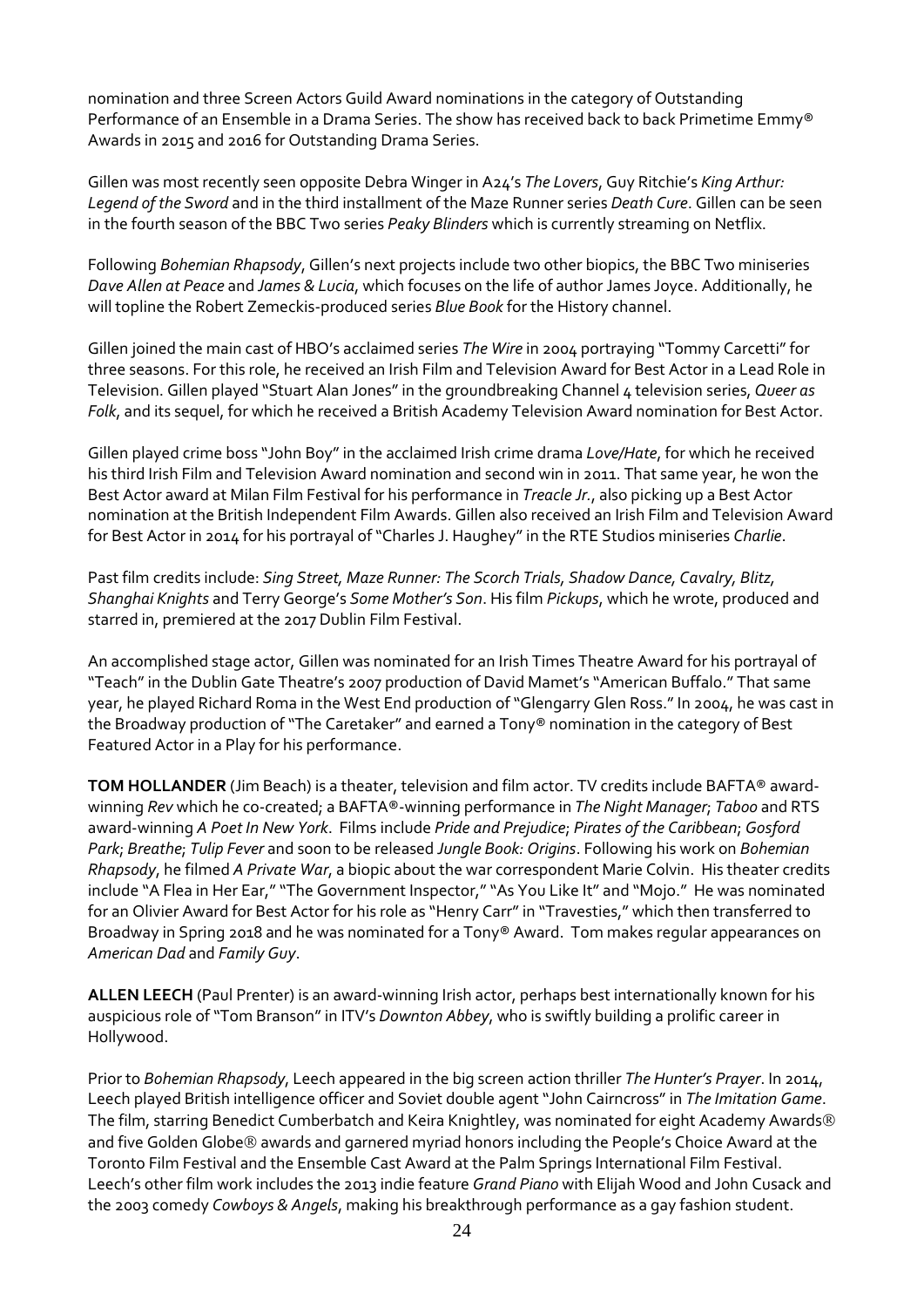Leech will reprise his role as chauffeur-turned-estate manager "Tom Branson"in the yet-untitled *Downton Abbey* film project which begins production this year. Leech also plays chief inspector "Dougie" on the upcoming BBC sex-trafficking drama *Doing Money*. Also in the realm of television, Leech recently starred in the CBC drama miniseries *Bellevue*, opposite Anna Paquin, and logged an episode of the cult favorite scifi series *Black Mirror*. Honored with multiple Irish Film and Television Awards nominations, his other TV work includes *The Tudo*rs for the BBC and Showtime and the HBO historical drama series *Rome*.

On stage, Leech recently starred in Nick Payne's award-winning play "Constellations" at the Geffen Playhouse in L.A., following other theatrical work including Mike Leigh's hugely successful"Ecstasy" at The Hampstead Theatre and in the West End at the Duchess Theatre.

A native of south Dublin, Allen Leech first caught the acting bug at age11, playing the "Cowardly Lion" in a school production of"The Wizard of Oz." He went on to receive his bachelor's and master's degrees in drama and theater studies at Trinity College.

**AARON MCCUSKER** (Jim Hutton) is a hugely versatile, Irish-born actor with a fantastic array of credits across film, TV and theater. Aaron is best known for his brilliantly memorable role as "Jamie Maguire"in seven seasons of the UK's *Shameless*. He also starred opposite Stanley Tucci, Christopher Eccleston and Michael Gambon in Sky Atlantic's *Fortitude*. He was a series regular on *Astronaut Wives Club* for ABC opposite JoAnna Garcia and Odette Annable. Other TV credits include *Silent Witness* (BBC), *Dexter* (Showtime U.S.), *Ultimate Force* (Bentley Productions) and *Murder* (BBC). Mostly recently, Aaron wrapped Sharon Horgan's new comedy for UK TV and RTE entitled *Women On The Verge* where plays the lead role of"Martin."

On the film side, Aaron recently starred opposite international action star Scott Adkins in the sci-fi feature *Incoming* from director Eric Zaragoza. He did *Final Score*, opposite Dave Bautista and Pierce Brosnan, coming out later this year. Recently, Aaron wrapped Universal's sequel to '90s classic *Backdraft*, opposite returning cast members Donald Sutherland and Billy Baldwin. Aaron's other film credits include *Socrates* (New Black Films) and *The Ticking Man* (Roaring Fire Films).

Aaron also has a strong passion for the stage. He was nominated for Best Actor in "The Importance of Being Earnest" at Belfast's Lyric Theatre by the Irish Times Theatre Awards for playing the role of"Algernon." He also did "King Lear" at the Crucible Theatre. Aaron is currently in rehearsals for"Good Vibrations,' playing the leading role of"Teri Hooley," also for the Lyric Theatre, directed by Des Kennedy.

With UK, Irish, and U.S. citizenship, Aaron spends time in all three places but now calls England home.

**MIKE MYERS** (Ray Foster), one of the most multifaceted performers of his generation, has brought an astonishing array of memorable characters to life in film and television as an actor, author, director, producer, writer, and creator. He is behind such iconic characters as "Wayne Campbell," "Austin Powers," "Dr. Evil" and "Shrek."

Myers stars as TV host "Tommy Maitlan" in the updated 1970s game show where nontraditional talent performs for a panel of celebrity judges. The second season of ABC's *The Gong Show* premiered on June 21. Will Arnett serves as executive producer.

In October 2016, Myers published his first book, Canada, by Penguin Random House. The bestselling memoir is a funny, thoughtful and affectionate analysis of his native land and was ranked on the National Best Sellers list of The Globe and Mail newspaper.

In 2014, Myers made his directorial debut with the multiple award-winning documentary *Supermensch: The Legend of Shep Gordon,* which chronicles the life of talent manager Shep Gordon. The film premiered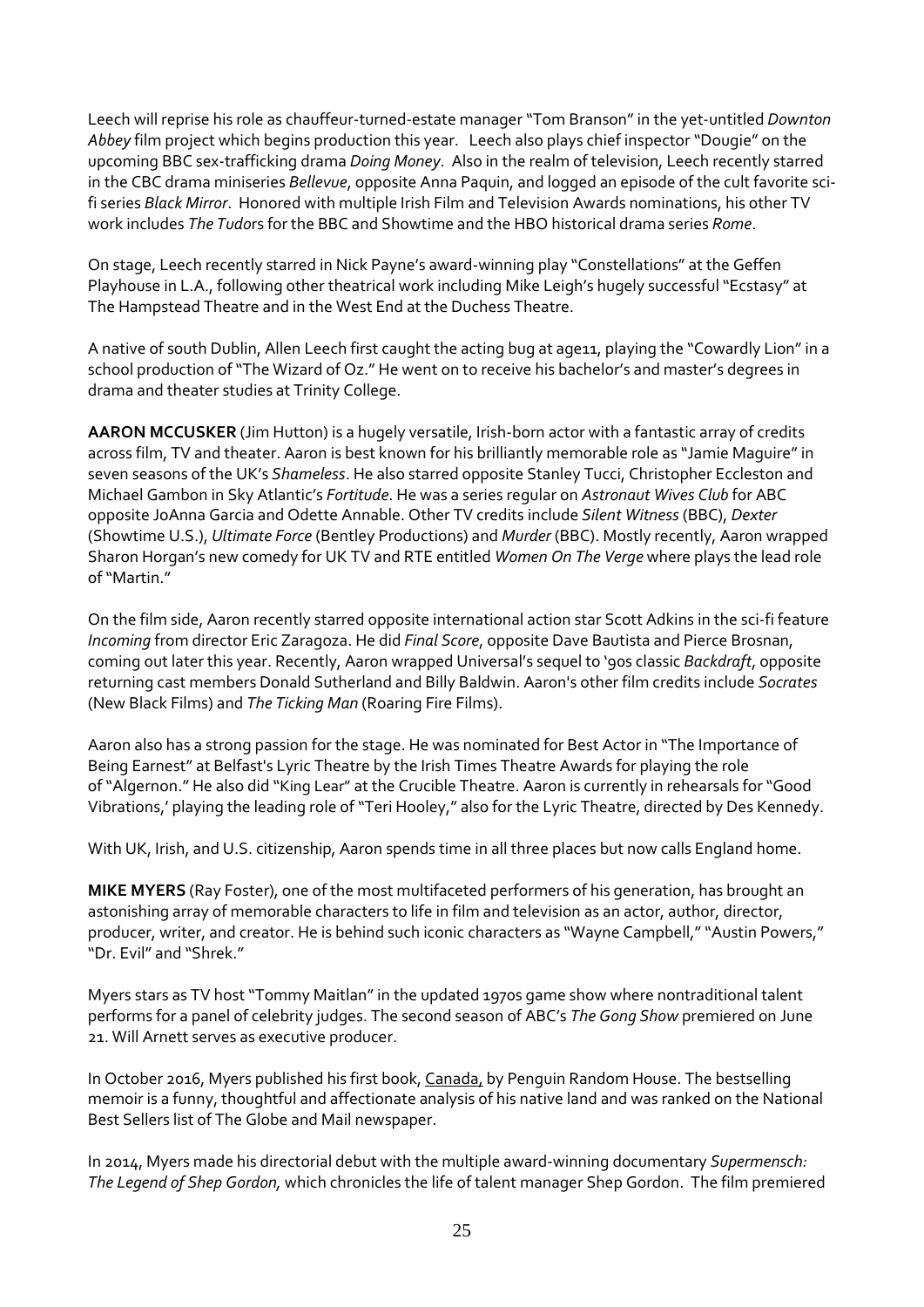at the 2013 Toronto International Film Festival and was released by A&E IndieFilms. In 2015, the documentary also earned an Emmy® nomination for Outstanding Arts and Cultural Programming.

Born and raised in Toronto, Canada, Myers began his professional career with both Toronto and Chicago's Second City troupes. *Saturday Night Live* producer Lorne Michaels' discovery of Myers at Second City led to his debut as a featured performer and writer on the show in 1989. Myers successfully brought his popular SNL character "Wayne Campbell"to the big screen in *Wayne's World* and *Wayne's World 2*, which he also wrote.

Myers also created, wrote, produced and starred in the record-breaking smash hit, *Austin Powers: International Man of Mystery*. Myers portrayal of"Austin Powers" spawned two sequels, *Austin Powers: The Spy Who Shagged Me* and *Austin Powers: Goldmember*. Myers lent his voice to the title role of *Shrek*, the beloved green ogre for the DreamWorks animated franchise, which include *Shrek, Shrek 2, Shrek the Third*, and *Shrek Forever After*. *So I Married an Axe Murderer*, Myers' first film following his tenure at SNL, is a cult classic. Myers was last seen in Vaughn Stein's thriller *Terminal* alongside Margot Robbie.

Myers received a star on the Walk of Fame in Hollywood, California for his impressive body of work and an ensemble SAG award for his memorable work in Quentin Tarantino's *Inglorious Basterds*. He was also honored with the Jack Benny Award by the student body of the University of California, the AFI Star Award at U.S. Comedy Arts Festival, numerous MTV Movie Awards including the MTV Generation Award, and has a star on Canada's Walk of Fame. His character, "Shrek," also has a star on the Hollywood Walk of Fame.

### ABOUT THE CREW

**BRYAN SINGER** (Director), since his debut feature film and Sundance Grand Jury Prize winner, *Public Access*, has consistently entertained audiences by directing films that can be characterized by his bold visual style and richly drawn characters. Singer first gained widespread attention in 1995 with the mystery-thriller *The Usual Suspects*, starring Chazz Palminteri, Benicio Del Toro, Stephen Baldwin, Gabriel Byrne, Kevin Pollack and Kevin Spacey. The film won two Academy Awards®, Spacey for Best Supporting Actor and writer Christopher McQuarrie for Best Original Screenplay.

Singer's next feature was the critically acclaimed *Apt Pupil*, which was adapted from a Stephen King novella and starred Academy Award<sup>®</sup> nominee Ian McKellen.

Singer followed with two wildly successful films, the summer 2000 blockbuster *X-Men* and the even more successful 2003 sequel *X2: X-Men United*. He helmed the adaptations with a keen awareness of the 40 year-old comic franchise's legion of admirers. Comic fans and new audiences overwhelmingly embraced Singer's vision, which seamlessly fused the science fiction and action/adventure genres with an all-star cast led by Hugh Jackman, Patrick Stewart, Ian McKellen and Halle Berry.

Following the massive success of the first two *X-Men* films, Singer was tapped by Warner Bros. to helm *Superman Returns*. The first blockbuster shot with the Panavision Genesis digital camera, Singer's vision excited fans and critics alike while drawing audiences worldwide to traditional and IMAX 3-D formats. It was also the first live-action film to utilize the post-conversion 3D process with great success. Singer also went on to direct two additional *X-Men* films, fan favorite *X-Men: Days of Future Past* and *X-Men: Apocalypse*. Singer has directed more films from comic book adaptions than any other director.

After *Superman Returns*, Singer helmed the World War II thriller *Valkyrie*, which starred Tom Cruise, Kenneth Branagh, Tom Wilkinson, Eddie Izzard and Bill Nighy. It was both well-received critically and grossed nearly \$200 million worldwide, giving the rebooted United Artists its first bona fide commercial hit. Among his recent releases was the epic 3D live action film *Jack the Giant Slayer*, which he directed for New Line Cinema, Legendary Pictures and Warner Bros.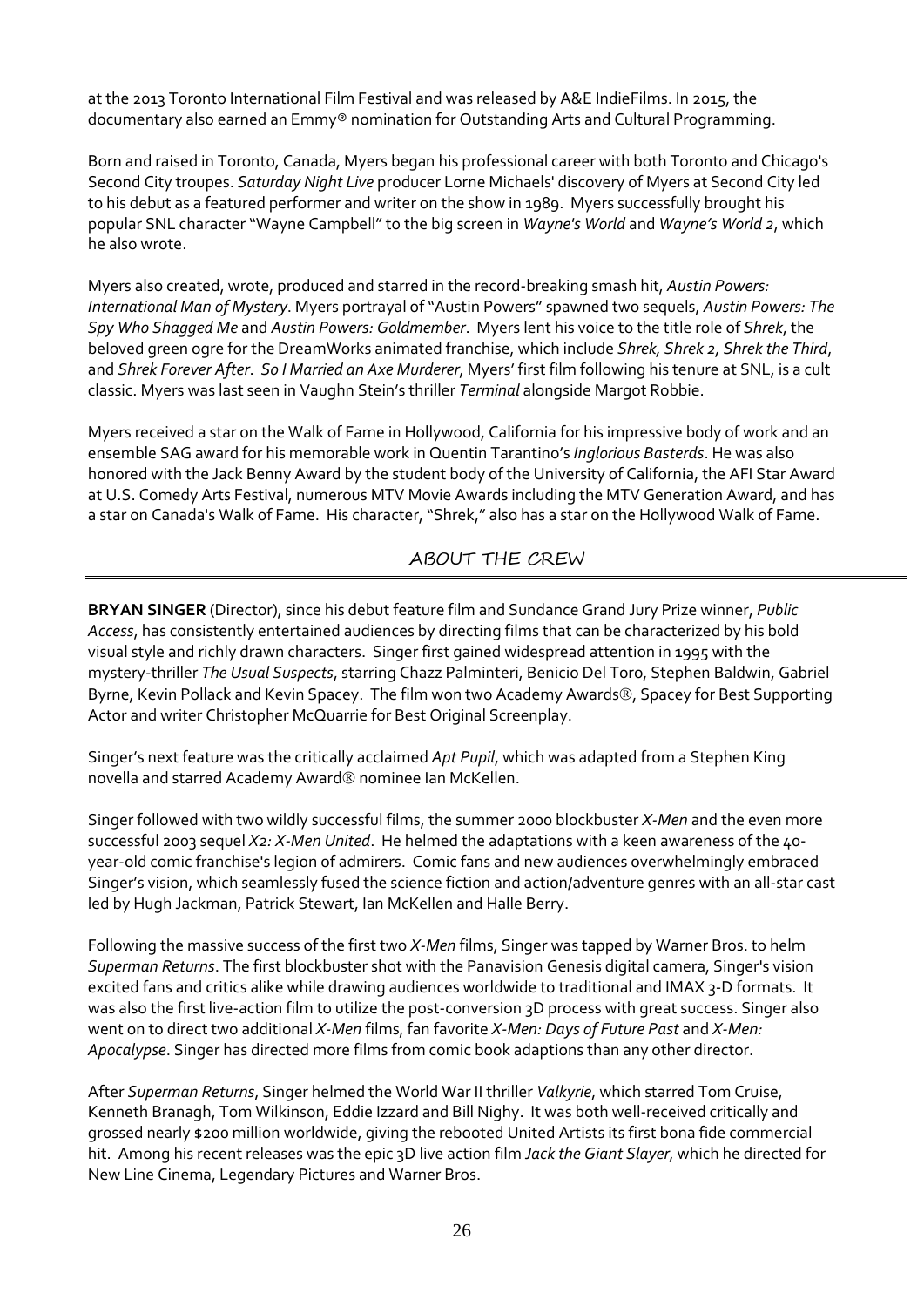Singer, who comes from a family of musicians, developed a fascination with Queen and their iconic front man, Freddie Mercury, at a young age and has been looking for an avenue to direct this story for nearly a decade and a half. This is a true labor of love. Singer explains, "For me, their music and performance style transcended rock 'n' roll. It was symphonic, operatic and stunningly visual. I have always seen Freddie Mercury as a real-life superhero, balancing between his complex personal life and his superstar persona."

Singer has directed and produced a myriad of other projects through his Bad Hat Harry Productions banner, a motion picture, television and video game production company he formed in 1994. A few of his producing endeavors include the feature length documentary *Look, Up in the Sky: The Amazing Story of Superma*n, the Sci-Fi Channel miniseries *The Triangle*, the genre film festival favorite *Trick 'r Treat*, and the recently released sci-fi web series *H+* for Warner Brothers.

For television, Singer directed the pilot and served as an executive producer on the Emmy® and Golden Globe award-winning Fox television series *House*, starring Hugh Laurie, which was consistently among the top ten shows on television. Singer also directed the pilot and was executive producer of the Fox hit *The Gifted*, as well as executive producer of the FX series *Legion*. He also served as executive producer on the ABC Emmy<sup>®</sup> and Golden Globe<sup>®</sup> award-nominated television series *Dirty Sexy Money*, starring Donald Sutherland.

Singer's film projects have grossed more than \$3 billion worldwide and he has executive produced or directed over 300 hours of television.

ANTHONY McCARTEN (Screenplay, Story) is a three-time Academy Award®-nominated and double BAFTA®-winning screenwriter and film producer of the films *The Theory of Everything* (for which Eddie Redmayne won a Best Actor Oscar<sup>®</sup>) and *Darkest Hour* (for which Gary Oldman won the same award), as well as a #1 Sunday Times bestselling author. His novels and nonfiction have been translated into 14 languages. He received early international success with his play "Ladies Night." Translated into 12 languages, it continues to play worldwide. In 2001, it won France's premiere theater award for comedy, the Molière Prize. Born in New Zealand, he divides his time between London and Los Angeles. In 2015 he was inducted as a Literary Fellow of the New Zealand Society of Authors.

**PETER MORGAN** (Story), CBE, is one Britain's most celebrated and influential screenwriters. He is the creator behind the highly acclaimed and Golden Globe®-winning Netflix series *The Crown*, chronicling the inside story of Buckingham Palace and 10 Downing Street. The first two series starred Golden Globe® and SAG winner Claire Foy as Queen Elizabeth II, who's ascension to the British throne shook the British Monarchy after the death of her father. Winning awards on both sides of the Atlantic, the series has been praised as raising the bar in cinematic television. Morgan has been recognized multiple times by the American and British television academies for his writing, receiving multiple BAFTA® and Emmy® nominations for the series.

*The Crown* was inspired by Morgan's Tony® award-winning play *The Audience*, about the relationship between Queen Elizabeth II and her Prime Ministers, as well as the Oscar®-winning film *The Queen*, both starring Helen Mirren. *The Queen* garnered Morgan an Oscar® and BAFTA® nomination for Best Screenplay.

Morgan's illustrious career also includes the award-winning and Tony®-nominated play *Frost/Nixon,* which received critical acclaim on both sides of the Atlantic before being adapted in to a multi Academy Award® nominated film of the same name. The film garnered five Oscar® award nominations, including Best Screenplay. Morgan's many other film credits include the award-winning *The Last King of Scotland*, *The Damned United* and *Rush*, directed by Ron Howard. His extensive television credits include *The Lost Honour of Christopher Jeffries*, the critically acclaimed *The Deal* – the first part of Morgan's Tony Blair Trilogy (BAFTA® Award for Best Drama) - The Special Relationship and Longford.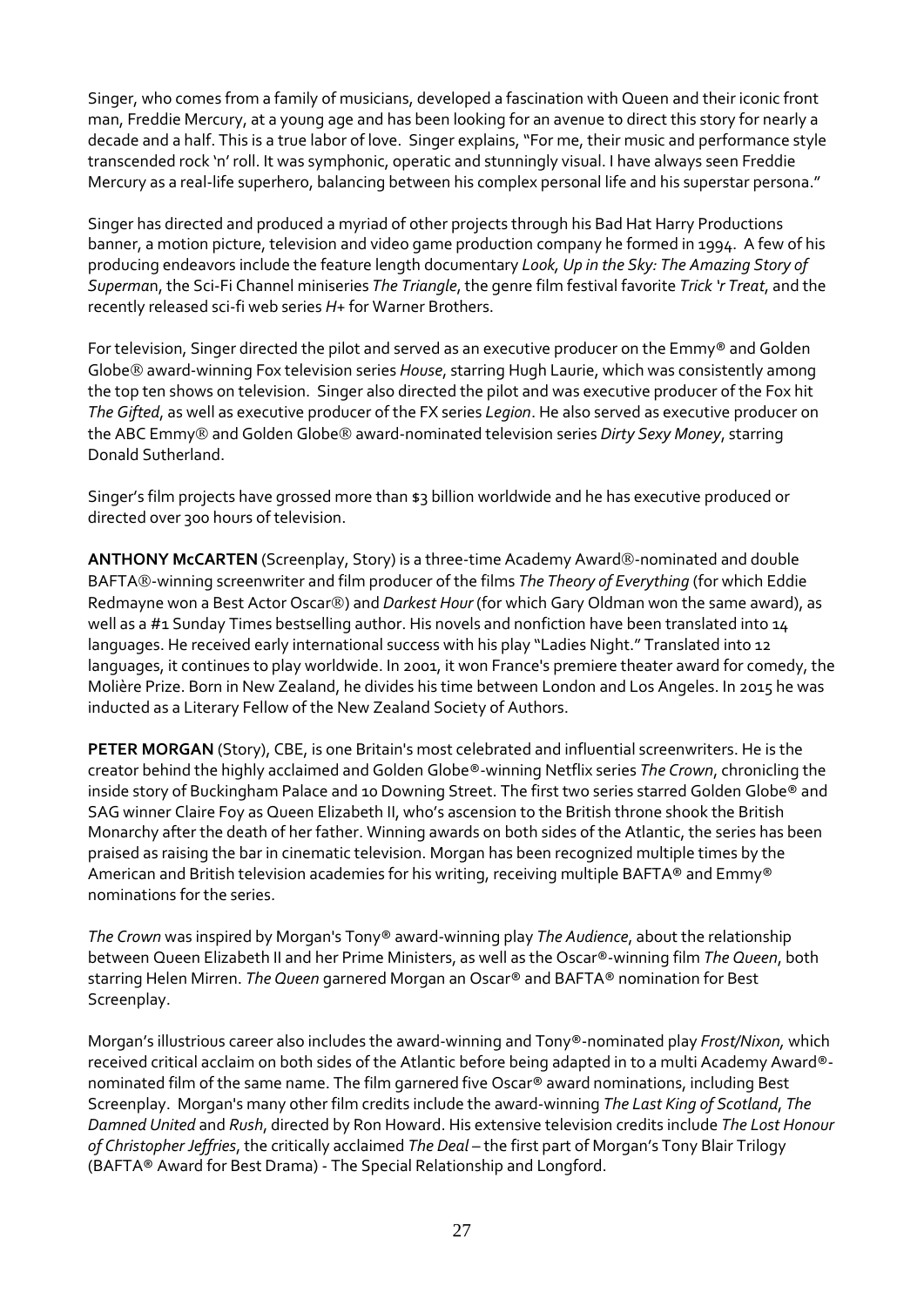In 2017, Morgan was awarded the BFI Fellowship, the institute's highest honor and the RTS recognized *The Crown* with a special award in 2018 for its Contribution to British Television.

**GRAHAM KING** (Producer), Oscar®-winning producer, has worked behind the scenes with the industry's foremost creative talents in both major motion pictures and independent features. Over the last 30 years, King has produced or executive produced more than 45 films, grossing over \$1.2 billion at the domestic box office and over \$2.8 billion worldwide. Also heralded by critics and film groups, his films have been nominated for 61 Academy Awards®, 38 Golden Globe® Awards, and 52 British Academy Film (BAFTA®) Awards. His GK Films banner has a three-year, first look, nonexclusive deal with Paramount Pictures, under which King will develop and produce films through his shingle.

Most recently, King served as producer on the epic feature *Tomb Raider*, which tells the origin story of Lara Croft's first adventure with Alicia Vikander in the leading role. Previously King was an executive producer on the Paramount Pictures action-thriller *World War Z*, starring Brad Pitt. The film grossed over \$540 million worldwide and was named one of Entertainment Weekly's Top 10 Films of the Year. King also served as executive producer on the Warner Bros. historical drama *Argo*. The film won the Academy Award®, Golden Globe®, Critics' Choice Movie Award and BAFTA® for Best Picture. Directed by and starring Ben Affleck, *Argo* was named as one of the Top 10 Films of the Year at the AFI Awards and by the National Board of Review, while also appearing on over 150 additional critics' lists of the top 10 films of 2012.

In 2011, King produced several diverse films. He received Best Picture Academy Award® and Golden Globe® nominations as a producer on Martin Scorsese's acclaimed fantasy-adventure *Hugo*. The film received 11 total Academy Award® nominations, the most of any film that year, and also appeared on over 200 critics' lists of the Top 10 films of 2011. King also produced Gore Verbinski's animated comedy *Rango*, featuring the voice of Johnny Depp in the title role, which won an Academy Award® for Best Animated Feature. That same year, he produced Angelina Jolie's feature directorial debut *In The Land Of Blood And Honey*, which received a Golden Globe® nomination for Best Foreign Language Film. This marked the first time a producer had been nominated for Best Picture Golden Globes® in the three different categories- drama, animated film and foreign language film—all in the same year. King was also a producer on Tim Burton's gothic supernatural thriller *Dark Shadows*, starring Johnny Depp, Michelle Pfeiffer, Eva Green and Helena Bonham Carter.

King previously won a Best Picture Oscar® as a producer on Martin Scorsese's 2006 crime drama *The Departed*, starring Leonardo DiCaprio, Matt Damon, Jack Nicholson and Mark Wahlberg. The film won a total of four Academy Awards®, including Best Director, Best Adapted Screenplay and Best Editing.

King received his first Best Picture Academy Award® nomination and won a Best Film BAFTA® Award for his producing work on Scorsese's widely-praised Howard Hughes biopic *The Aviator*, starring Leonardo DiCaprio. Additionally, he was honored by the Producers Guild of America (PGA) with the Golden Laurel Award as Producer of the Year.

King's additional producing credits include the Oscar®-nominated romantic wartime thriller *Allied*, starring Brad Pitt, Marion Cotillard and directed by Robert Zemeckis; the big screen adaptation of the hit Broadway musical *Jersey Boys*, directed by multi-Oscar®-winner Clint Eastwood; the romantic thriller *The Tourist*, pairing Johnny Depp and Angelina Jolie; Ben Affleck's crime drama *The Town*, starring Affleck and Jeremy Renner; Martin Campbell's thriller *Edge Of Darkness*, starring Mel Gibson; the historical drama *The Young Victoria*, starring Emily Blunt; and the drama *Blood Diamond*, starring Leonardo DiCaprio. In addition, he served as a co-executive producer on Scorsese's Oscar®-nominated epic drama *Gangs of New York*, starring DiCaprio, Daniel Day-Lewis and Cameron Diaz.

King was previously the President and CEO of Initial Entertainment Group, which he founded in 1995. During King's tenure at IEG, he served as an executive producer on such films as Steven Soderbergh's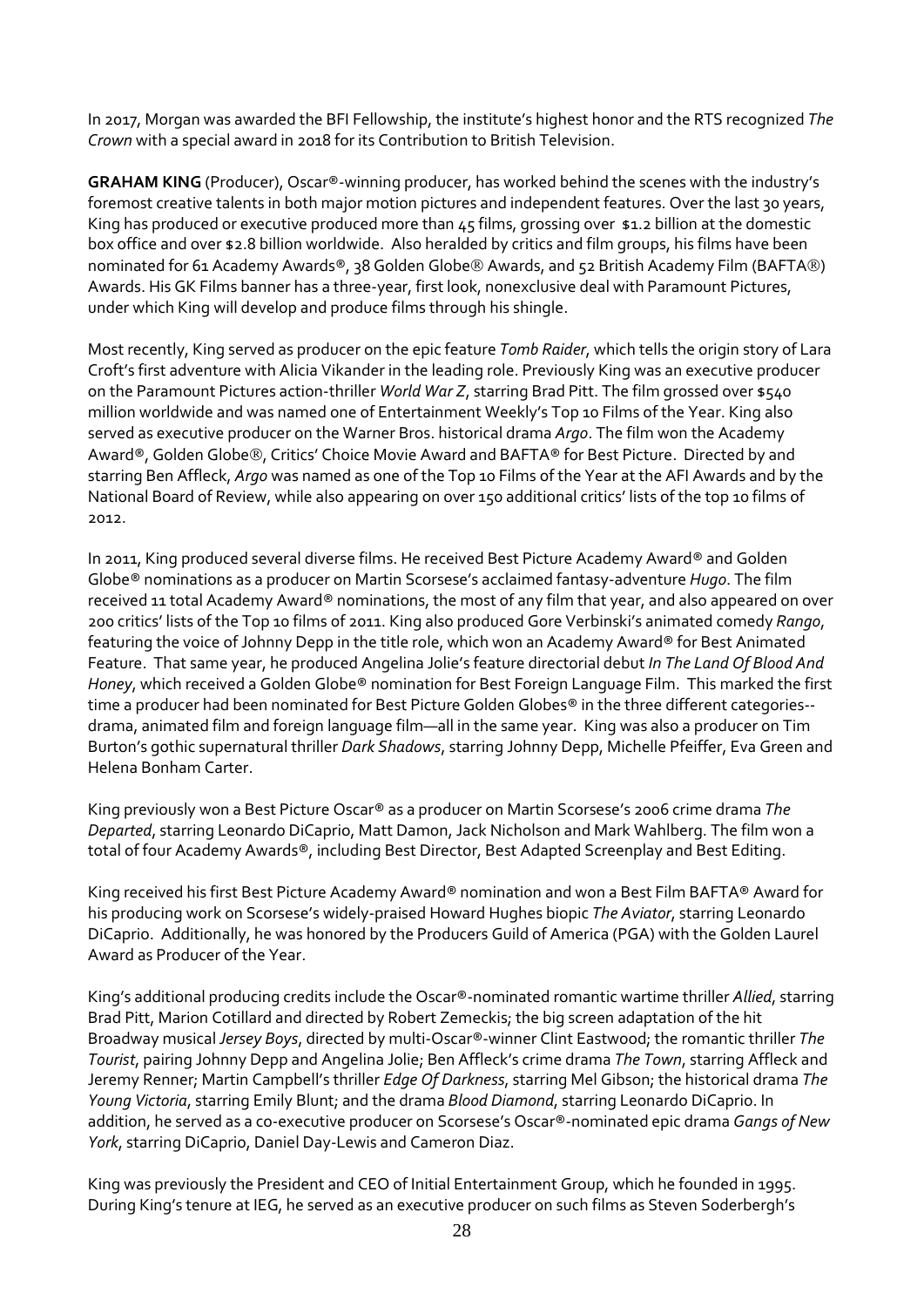Oscar®-winning ensemble drama *Traffic*; Michael Mann's biographical drama *Ali*, starring Will Smith in the title role, and *The Dangerous Lives Of Altar Boys*, produced by and starring Jodie Foster. King also went on to executive produce the television miniseries *Traffic*, for which he received an Emmy Award® nomination for Outstanding Miniseries.

A native of the United Kingdom, King moved to the United States in 1982 and was awarded an Order of the British Empire (OBE) in 2009.

**JIM BEACH** (Producer) was educated at Cheltenham College and graduated in law from Cambridge where he was on the committee University Footlights Club

As the senior music partner at law firm Harbottle & Lewis, he built one of the leading music practices in London in the 1970s. In 1978 he gave up his partnership to concentrate on artist management and music, film and television production.

He has become one of the world's most respected managers (continuing to manage acts such as Queen, Monty Python and Electric Pyramid) and has produced numerous feature films and music shows for television.

His TV experience is global, having produced shows with NHK Japan, Universal TV USA, Globo TV Brazil, TVE Spain, RAI Italy, DoRo Productions Austria, Mafilm Hungary, Swiss TV, Carlton Television and the BBC, amongst others. He has executive produced or produced numerous specials including: *La Nit*, a musical extravaganza filmed in conjunction with the Barcelona Olympic Committee in Barcelona; the Montreux Jazz Festival, 19 consecutive days filmed in 1991 and 1992, for which he was nominated for a Grammy for his tribute to Miles Davis; Queen – Live in Budapest, the first ever live stadium concert in the Eastern Block as a co-production with Mafilm; The Freddie Mercury Tribute Concert, live to 76 countries around the world from Wembley Stadium in April 1992; *Days of our Lives*, a 90-minute documentary on Queen for the BBC in 2011; and *The Great Pretender*, a 90-minute documentary on Freddie Mercury also for the BBC, for which he received an Emmy®.

He worked with 46664 Concerts, a South African company wholly owned by the Nelson Mandela Foundation, which was set up in 2003 to launch Nelson Mandela's global AIDS awareness campaign 46664. He co-produced with Jean-François Cecillon the first 46664 concert at the Green Point Stadium in Cape Town in November 2003 and subsequently produced the second 46664 concert in South Africa at Fancourt in George. Both concerts were filmed for worldwide television. Subsequent to the Fancourt concert, Jim produced 46664 Tromsø in Norway with Nelson Mandela in June 2005; the World AIDS Day 46664 concert at the Ellis Park Stadium in Johannesburg on December 1, 2007; the celebratory 90th birthday concert with Nelson Mandela in Hyde Park on June 27, 2008; and Nelson Mandela's 91st birthday concert at Radio City Music Hall in New York on July 18, 2009. In producing these concerts, Jim worked with artists from all over the world including Beyoncé, Stevie Wonder, Aretha Franklin, Will.i.am and U2.

Jim has been the executive producer for several feature films. These include *Cross Country* for MGM UA, *The Hotel New Hampshire* for Orion Pictures, *The Krays* for Parkfield Entertainment, *The Reflecting Skin* for British Screen and the BBC, Michael Winner's *Dirty Weekend*, *Death Machine* forJVC and Entertainment UK, *The Passion of Darkly Noon* for Entertainment UK and the Newmarket Group, Chris Rea's *La Passione* for Time Warner, *Love Honour and Obey* for the BBC, and *Final Cut* starring Jude Law, Sadie Frost and Ray Winstone. *The Krays* won the coveted Evening Standard Award for the Best British Picture of 1990 and *The Reflecting Skin* won awards at numerous European film festivals, including winning the Silver Leopard at the Lugano Film Festival. Both films were distributed by Miramax in the U.S. and were included in the top 10 films of the year by the Los Angeles Times.

His theater work includes "Monty Python" at Drury Lane and at City Center New York and "Side by Side with Sondheim," and he produced the "Monty Python Reunion" Shows at London's 02 Arena in July 2014. He developed the stage musical"We Will Rock You" with Robert De Niro's Tribeca Productions in New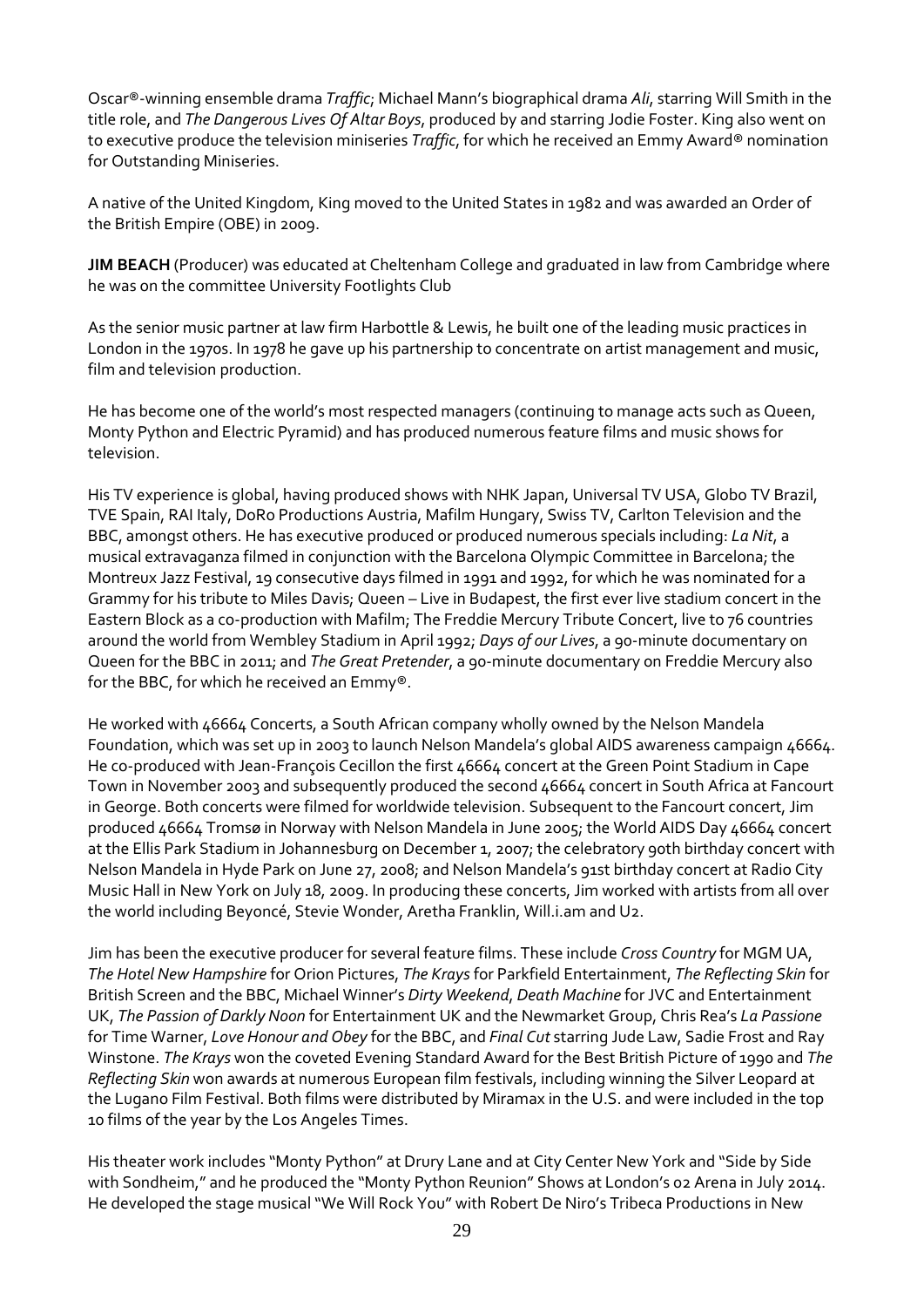York and Phil McIntyre Entertainments in London. In 2015 the Music Managers Forum awarded him the Peter Grant Award for outstanding management services to the Music Industry.

He is a Trustee of the EMI Music Sound Foundation and the Mercury Phoenix Trust – Fighting AIDS Worldwide.

**NEWTON THOMAS SIGEL, ASC** (Director of Photography) Since the early days of his career with cult classic *The Usual Suspects*, Sigel has had a powerful role in modern visual storytelling. His seminal work, *Three Kings*, changed the direction of cinematography with his masterful use of exotic film stocks and lab processes. In 2010, he photographed Nicolas Winding Refn's Hollywood debut, *Drive*, which won the Best Director Award at Cannes and is universally praised for its dazzling look.

After working with director Bryan Singer on *The Usual Suspects*, the two went on to collaborate on nine more films, including the *X-Men* movies, *Superman Returns* and *Valkyrie*.

Sigel's other credits include: *Confessions of a Dangerous Mind* and *Leatherheads* with longtime collaborator George Clooney; Terry Gilliam's *The Brothers Grimm*; Alan Ball's directorial debut, *Towelhead*; Bob Rafelson's dark noir tale *Blood & Wine*, starring Jack Nicholson; and Gregory Hoblit's *Fallen*, starring Denzel Washington.

He also collaborated with: Master Yuen Wo-Ping, the Grandmaster of Martial-Arts Cinema, on *Crouching Tiger, Hidden Dragon*; Robert Redford on *The Conspirator*; Halle Berry on *Frankie and Alice*; and Reginald Hudlin on *Marshall*, starring Chadwick Boseman as the United States' first black Supreme Court Justice.

In addition to his cinematography credits, Sigel directed HBO's *Point of Origin*, as well as *The Big Empty*, starring Selma Blair, which he co-directed with his wife J. Lisa Chang.

Sigel's artistic career began as a painter and experimental filmmaker while studying at the Whitney Museum of American Art in New York City, eventually transitioning to documentaries while covering the Central American wars of the 1980s. These films included the Academy Award®-winning *Witness to War: Dr. Charlie Clements* and the theatrical success *When the Mountains Tremble.* Catching the eye of legendary filmmaker Haskell Wexler, Sigel got his first narrative opportunity on *Latino*, a film that chronicled the front lines of the war in Nicaragua from both sides of the conflict. It was based on Sigel's documentary that broke the news story of the U.S.-funded contras. It wasn't long after that Sigel became a renowned cinematographer in his own right, and the rest, is history.

A member of the American Society of Cinematographers, the Directors Guild of America and the Academy of Motion Picture Arts and Sciences, Sigel is based in Los Angeles and is represented for commercials by DDA and for feature projects by UTA.

**AARON HAYE** (Production Designer) is a California-based designer with experience across a broad swath of the film industry.

Firmly rooted in the art of hands-on filmmaking, Aaron began his career in visual effects in the legendary model shop of Industrial Light & Magic, where he spent eight years soaking up the collective knowledge of some of the most talented and creative folks on Earth. The culture here was infused with a collaborative and competitive spirit wherein everyone was encouraged to find novel and innovative solutions to complex problems with little time and limited resources. Intimate involvement from concept and iteration to fabrication and photography formed the backdrop to his experience over these years.

Early VFX credits include *Star Wars* Episodes *I* & *II*, *The Matrix Reloaded* & *Revolutions*, *A.I. Artificial Intelligence* and *Starship Troopers*.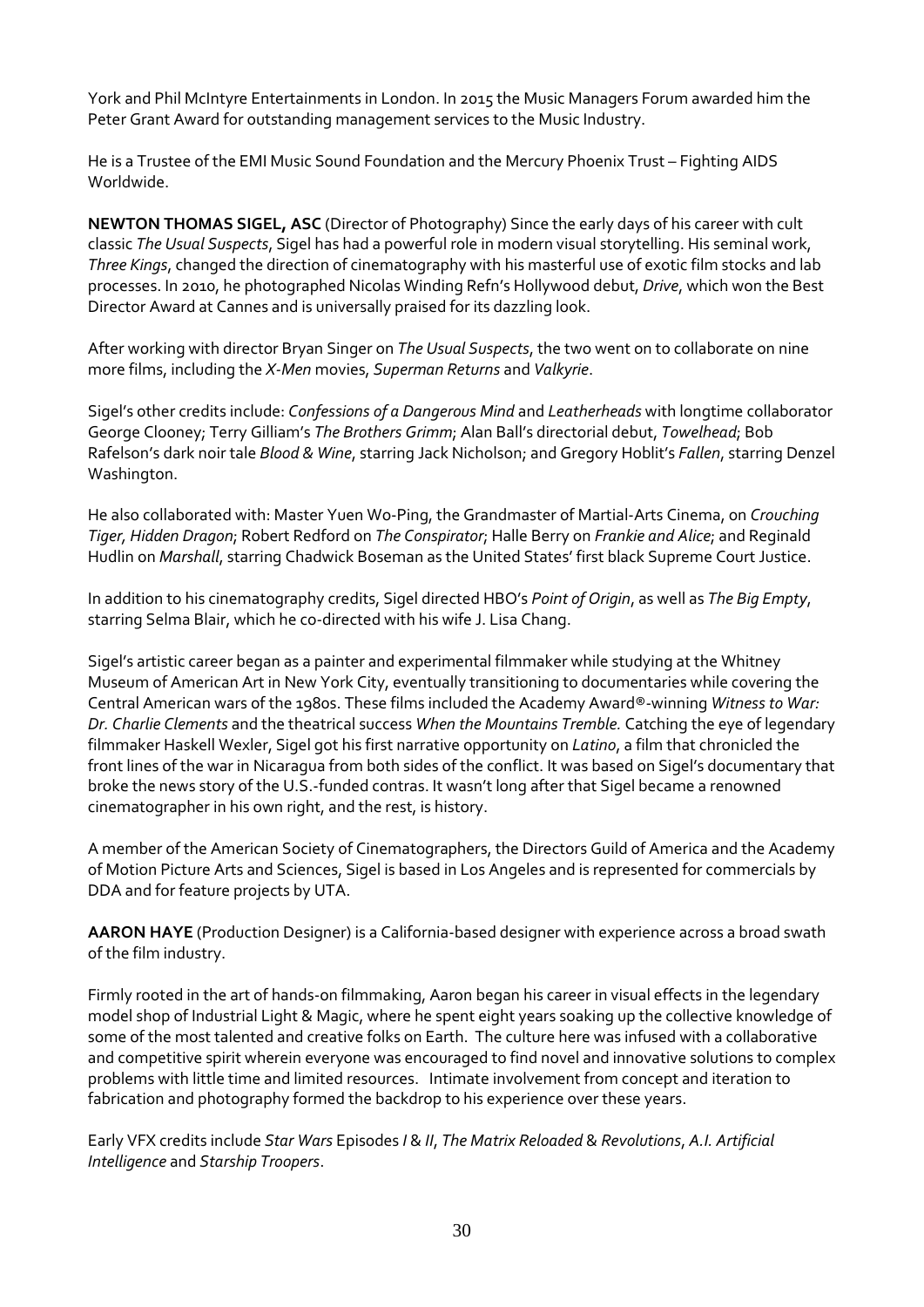In 2002 Aaron moved to Los Angeles and migrated into the developing niche of 3D design for film. He pitched the idea of integrated 3D design to anyone who might listen and soon found himself moving from visual effects into the art department. His unique background and cross section of experience led to involvement with some of the biggest films of the last two decades and the opportunity to work with visionary directors like David Fincher, Zach Snyder, JJ Abrams, Bryan Singer and Denis Villeneuve.

Art direction credits include *The Curious Case of Benjamin Button*, *Star Trek*, *The Social Network*, *Battleship*, *Man of Steel*, *Dawn of the Planet of the Apes* and *Terminator Geni*sys.

As a production designer, Aaron had a hand in developing the initial look of *Blade Runner 2*049, created the pilot episode of *The Gifted*, went on to design an unproduced version of *20,000 Leagues Under the Sea* for Fox, before reveling in the details of *Bohemian Rha*psody.

**JULIAN DAY** (Costume Designer) His varied film credits include Susanna White's *Our Kind of Traitor*, Burr Steers's *Pride and Prejudice and Zombies*, Peter Strickland's *Berberian Sound Studio*, Lasse Hallström's *Salmon Fishing in the Yemen*, Rowan Joffe's *Brighton Rock*, Sam Taylor-Wood's *Nowhere Boy* and Anton Corbijn's *Control*.

Julian has collaborated extensively with director Ron Howard, designing costumes for *Inferno, In the Heart of the Sea* and *Rush,* for which he received a Satellite Award Nomination for Best Costume Design in 2013, and on the Emmy®-nominated series *Genius* for Fox Network. Julian has also worked several times with director Tom Harper on *The Scouting Book for Boys*, *Demons* for ITV and the BBC drama *Dis/Connected*.

Other television credits include the BBC thriller *Page Eight*, directed by David Hare, Peter Kosminsky's *Britz,* and Sarah Gavron's *This Little Life.*

More recently, Julian designed the costumes for *Robin Hood*, directed by Otto Bathurst and starring Taron Egerton, and Vaughn Stein's *Terminal,* starring Margot Robbie and Simon Pegg. He is currently working on Dexter Fletcher's *Rocketman*.

**JOHN OTTMAN, A.C.E.** (Editor and Music) is one of the most unique creatives in the film industry, holding dual distinctions as both a leading film composer and a BAFTA®-winning film editor. Ottman has often completed both monumental tasks on the same films. Such remarkable double duties have included *The Usual Suspects, X-Men 2, Superman Returns, Valkyrie, Jack the Giant Slayer, Days of Future Past and X-Men Apocalypse*. He has also held producer roles on several of these films, as well as directing, editing and scoring *Urban Legends 2.*

From an early age in San Jose, California, Ottman began writing and recording radio plays on cassette tapes. He'd perform many characters with his voice (and some sound effects), and called upon his neighborhood friends as extra cast members.

By the fourth grade, Ottman was playing the clarinet. But his real concentration turned from audio productions to making films. He turned his parents' garage into a movie studio, where multiple sets were interchangeable to accommodate productions--invariably some sort of science fiction film. By high school, his films evolved to hour-long productions complete with large sets and lavish scores edited together from his favorite soundtracks.

Having been a veteran of numerous short films, Ottman excelled at USC film school, receiving accolades for his direction of actors and for how masterfully he edited their performances. It was in this directing course that a graduate filmmaker asked Ottman to re-edit his thesis film. John modified the story from raw footage and also designed the film's extensive sound. The film ended up winning the Student Academy Award®.